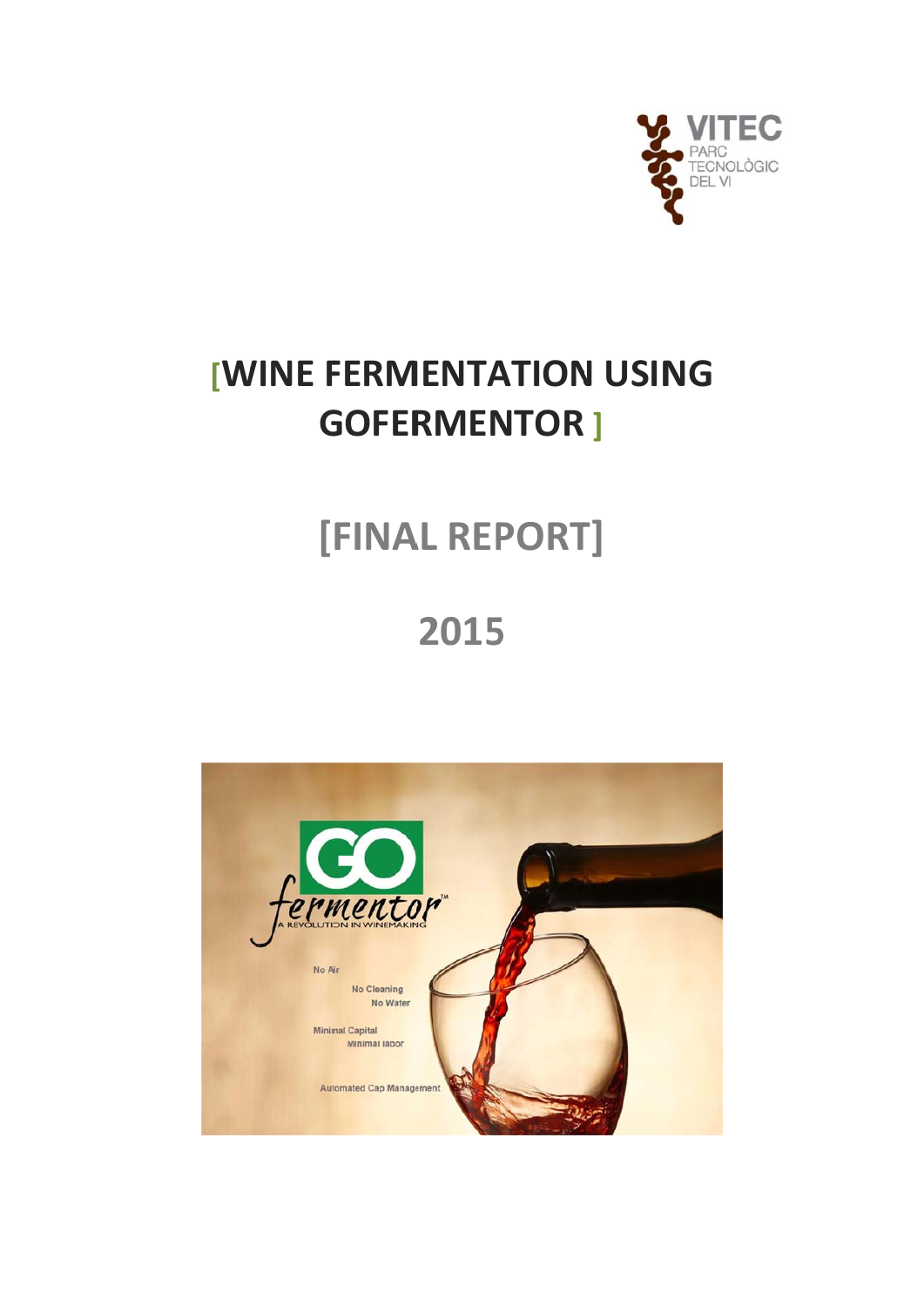

## Index of contents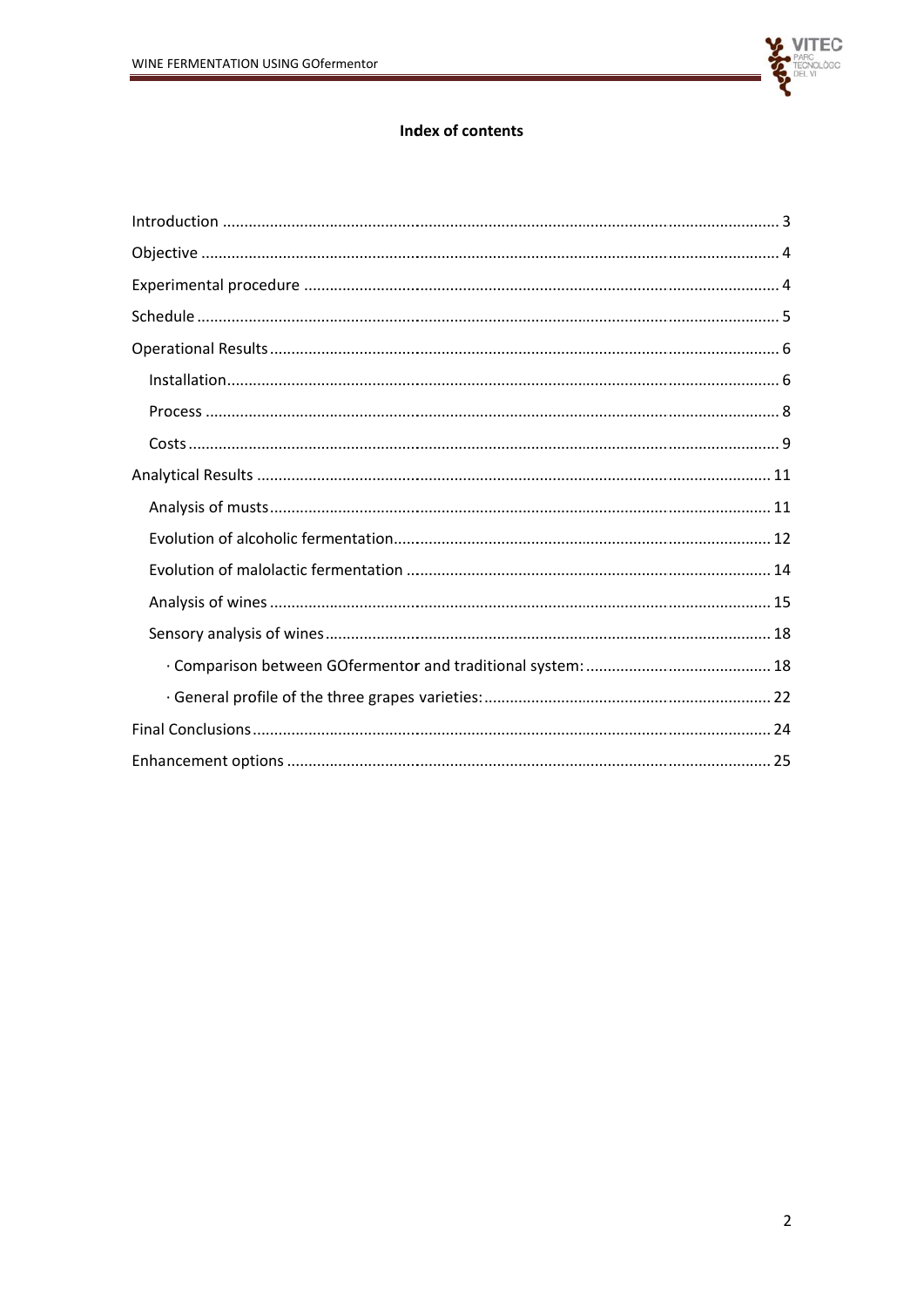

#### **Introduction**

The GOfermentor was developed by Dr. Vijay Singh, and is the result of four years of development by Dr. Singh to develop better winemaking technology that uses no wash water, excludes damaging air from the process, has integral cap management and pressing capabilities, and yet is cost-effective. Extensive trials and product development were performed at his own Sky Acres Winery in New Jersey. This winery exclusively uses the GOfermentor, and tests here were crucial in developing simple, yet reliable operating procedures.

GOfermentor brings groundbreaking technology to the age-old art of winemaking, providing greater control of fermentation parameters, minimal exposure to air, minimal use of water, and an integral-automated cap management system, resulting in better quality wine, every time.

Creates a sealed environment (which minimizes potential contamination) than fermentation in a macrobin. Moreover, the absence of oxygen allows the winemaker to have more control over the final quality of the product. Since GOfermentor requires no wash or rinse, its usage allow to reach a significant labor cost reduction.

The effectivity of realizing the wine fermentation must be evaluated by using this technology in order to obtain a wide range of characteristics related to wine quality.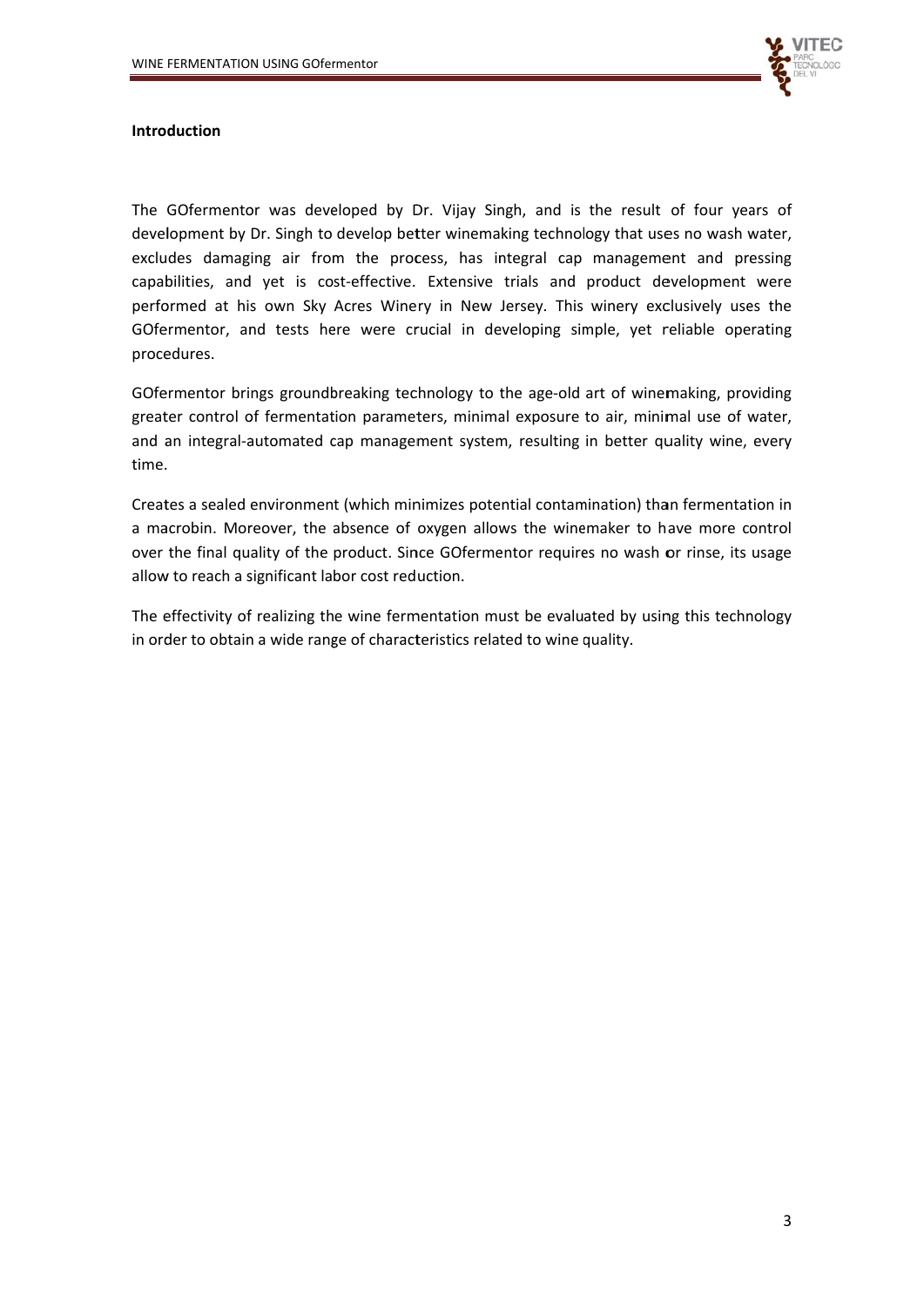

#### **Objective**

Evaluate the effectiveness of realizing the wine fermentation with the system GOfermentor in terms of wine quality and savings of water and gases. In order to reach this objective we are going to realize different wine fermentations with this system and with the traditional system as well. At the end, the wine quality is going to be analyzed with both traditional analysis and with our trained tasting panel. In addition, the quantity of water and inert gases needed with both methods is going to be compared.

## **Experimental procedure**

Six different wine fermentations were done; three with the system GOfermentor and three with the traditional system using the amounts and grape varieties specified below:

- 1. GOfermentor with 600 kg of Grenache noir
	- a. Reference 15GOGN-GOGN
- 2. GOfermentor with 600 kg of Tempranillo
	- a. Reference 15GOTE-GOTE
- 3. GOfermentor with 600 kg of Cabernet sauvignon
	- a. Reference 15GOGS-GOGS
- 4. Wine microvinification with 50 kg of Grenache noir (x2)
	- a. Reference 15GOGN-GNLL.1
	- b. Reference15GOGN-GNLL.2
- 5. Wine microvinification with 50 kg of Tempranillo (x2)
	- a. Reference 15GOTE-TELL.1
	- b. Reference15GOTE-TELL.2
- 6. Wine microvinification with 50 kg of Cabernet sauvignon (x4)
	- a. Reference 15GOGS- CSLL.1
	- b. Reference15GOGS-CSLL.2
	- c. Reference15GOGS-CSLL3
	- d. Reference15GOGS-CSLL.4

In all cases, the fermentation was inoculated with 1.5 x  $10^6$  cell/ml of LSA yeast DV10. The fermentation temperature was set at 20ºC. Sugar consumption was daily monitored by measuring the density (g/l) of the fermenting must. All fermentations were considered to be finished when the level of reducing sugars was below 2 g/l. The Cabernet sauvignon microvinifications were conducted without adding sulfur dioxide at any stage of the process.

During the fermentation all the water and inert gas used in both methods studied was measured. This information was complemented with the analysis of both labor and manpower costs.

Moreover, in the resulting wine were analyzed alcoholic degree, pH and concentrations of glucose, fructose, total acidity, acetic acid, malic acid, lactic acid, and free and total sulphur dioxide. All of them, including Turbidity in Nephelometric Turbidity Units (NTU) analyzed by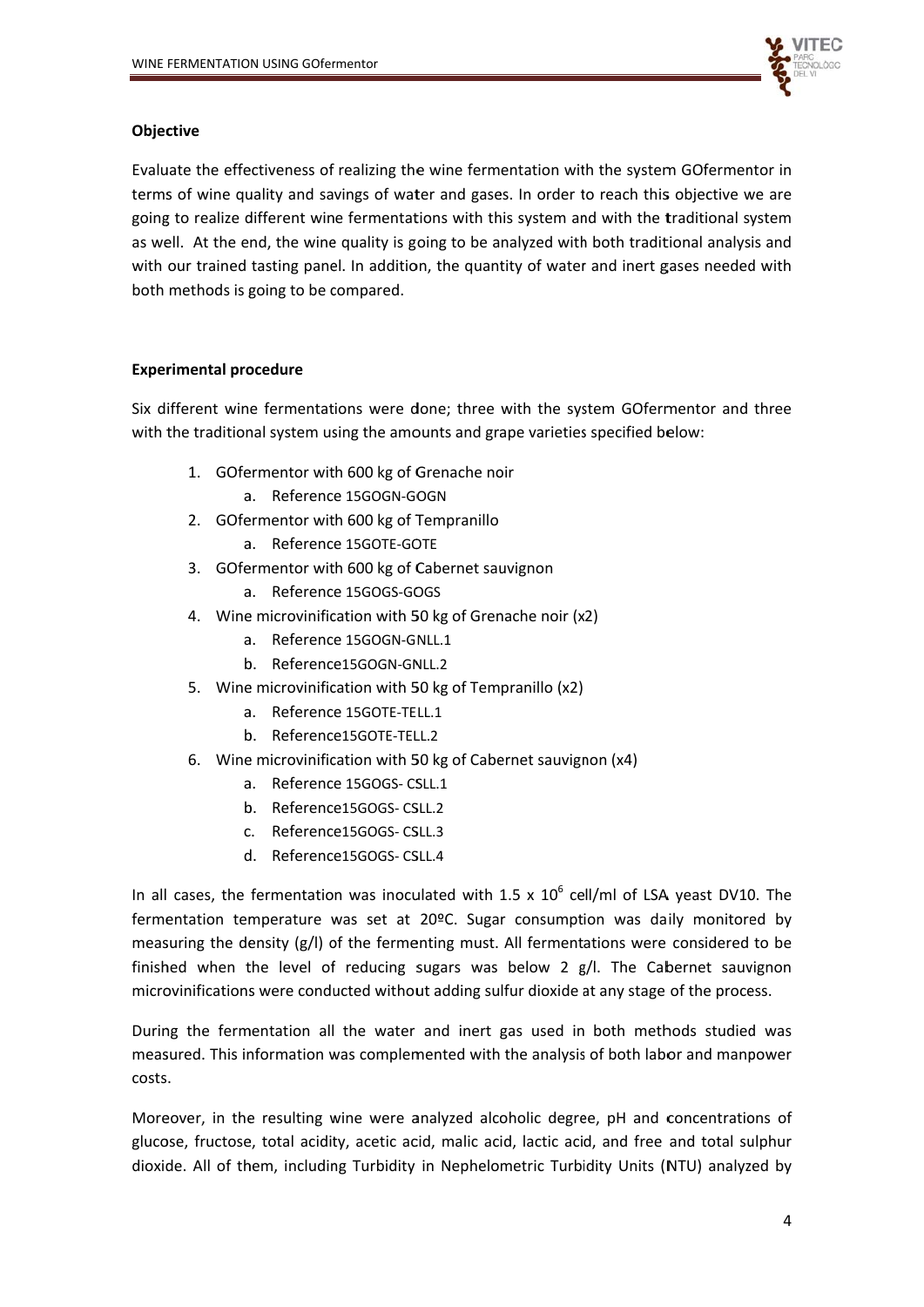

using the official European Method, will be analyzed following the procedure of the Office International de la Vigne et du Vin (OIV, 2008). All these parameters mentioned above are used for the characterization of the wines.

Furthermore, all those analysis were complemented with their organoleptic profile. The trained tasting panel of VITEC defined their visual, aromatic and taste characteristics of all them.



#### **Schedule**

Figure 1. Schedule of the vinification processes.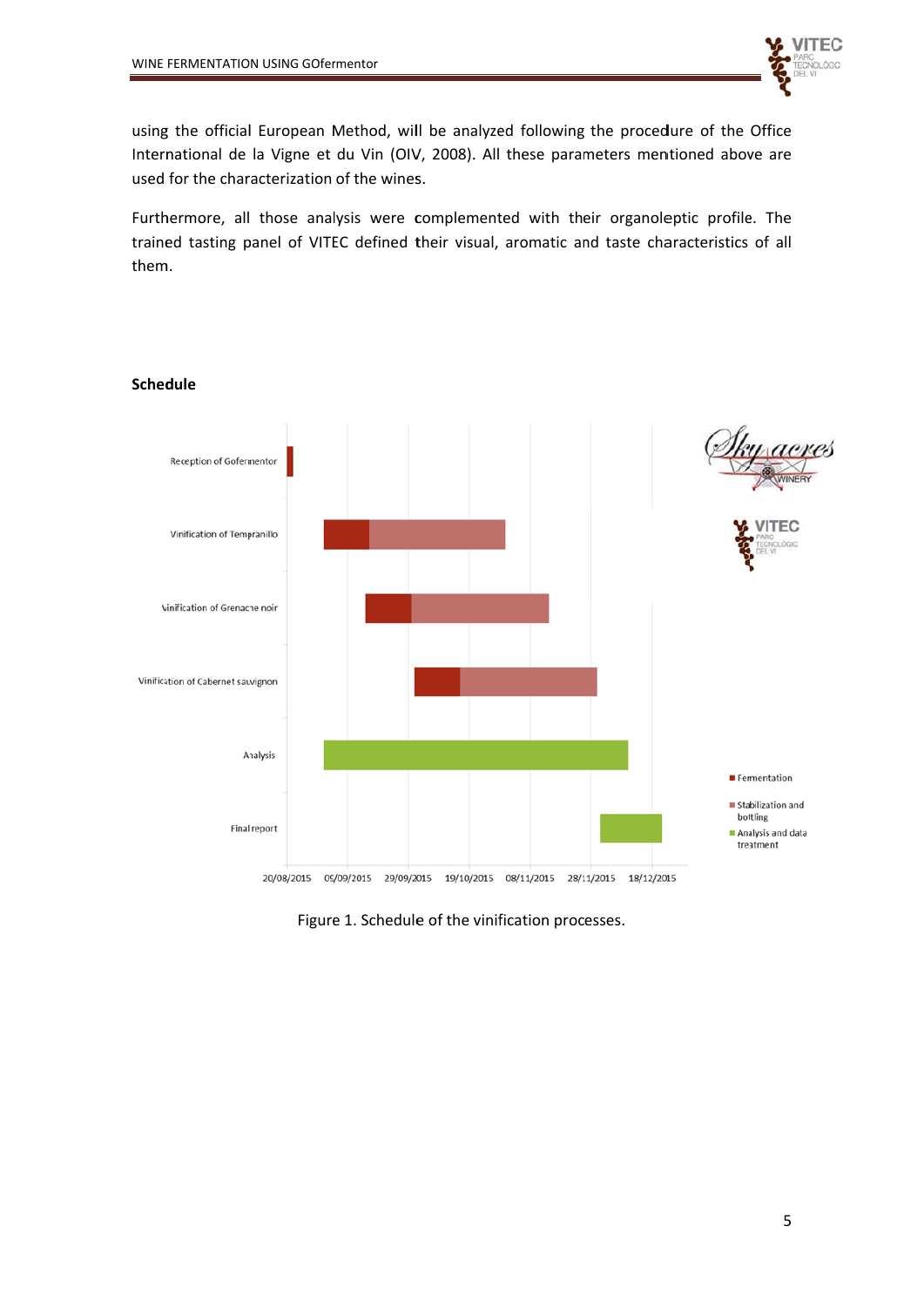

#### **Operational Results**

#### **Installation**

The setting up of GOfermentor was rapid and easy.

The installation of GoBase was simple, we only needed to open the folded sides as the manual said. However, when we go to assemble the support rail and hose support pole to the control panel as figures shown, the ChepPalet was a little bit different from those on the manual.



Figure 2 . ChepPalet installed.

The installation of GoCooler was easy. We could not find any problem to connect the cooling plate and all the hoses. Although we think that the hoses are too fragile. It could be better changing it from those more flexible, in order to manipulate the GOfermentor easier. Furthermore, we would recommend the use of a rapid plug system, we spent 15 minutes in assembling the different hoses.

For the installation of Goliner we did not have any problem. We put the Goliner inside the Gobase and connect the different ports.

We found useful to find the different pieces marked with a reference in order to make the installation easier. One of the pieces we had not had a reference and then we spend a little bit more time to know where we need to put it.

Filling the Goliner with the must was trouble-free. Different colours in the bags help to quickly figure out the right position of the bag in Chep container, and the connections of all the hoses.

In our region, cellars do not usually have a MBS triclamp adaptor. Actually is more common to have the DN port. Then, it could be reasonable to have both ports or to have the option of choos sing a DN ad daptor.

Connecting the temperature probe/sampling tube was simple, the same as for the control panel. We found it easy to operate with the Basic controller panel. However, we have had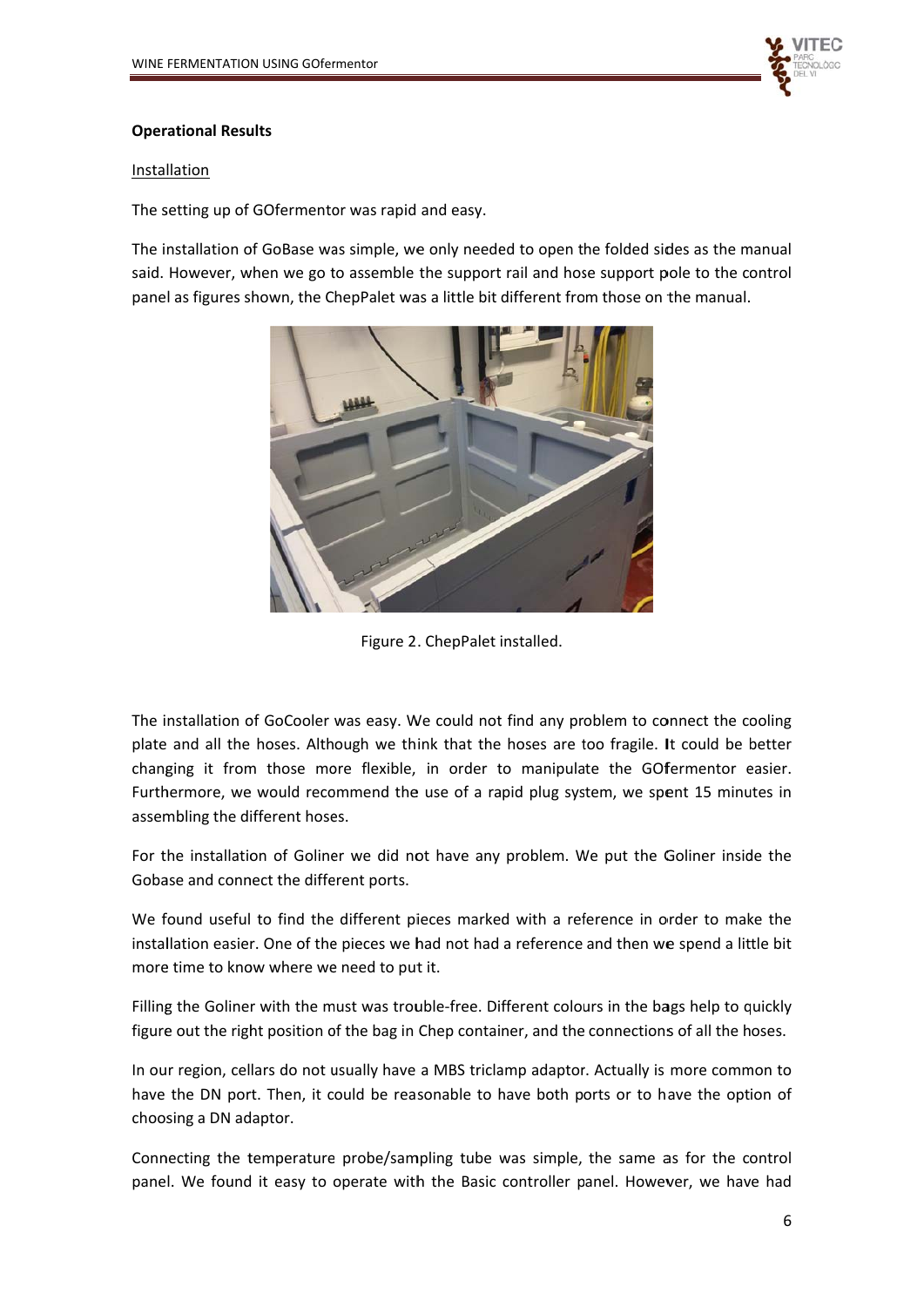

problems automatizing the punch system: we scheduled the punch system to perform at different hours, but the punch system did not work properly at first. Then, we learned it was because the GOfermentor needed you to validate both the hour and the minute fields.



Figure 3. Gofermentor installed.

At the end of alcoholic fermentation we obtained the "pressed" wine through the Gostrainer. The cover of the Gostrainer is made of plastic and it got broken when we use it several times. Furthermore the cover has a shape that makes it difficult to eliminate all the skins and wine.

The biggest problem was when we had to take out the Goliner at the end of alcoholic fermentation. The Goliner was too heavy to remove easily from the Chep pallet. Vitec do not have a forklift to facilitate this operation (as many cellars from our region). It could have been better if the Gobase allowed the panel to open towards outside the box.

The first time, the whole installation process took 40 minutes. Once the Gocooler and GOfermentor parts were assembled, only took 10 minutes to get ready the system for every new w wine.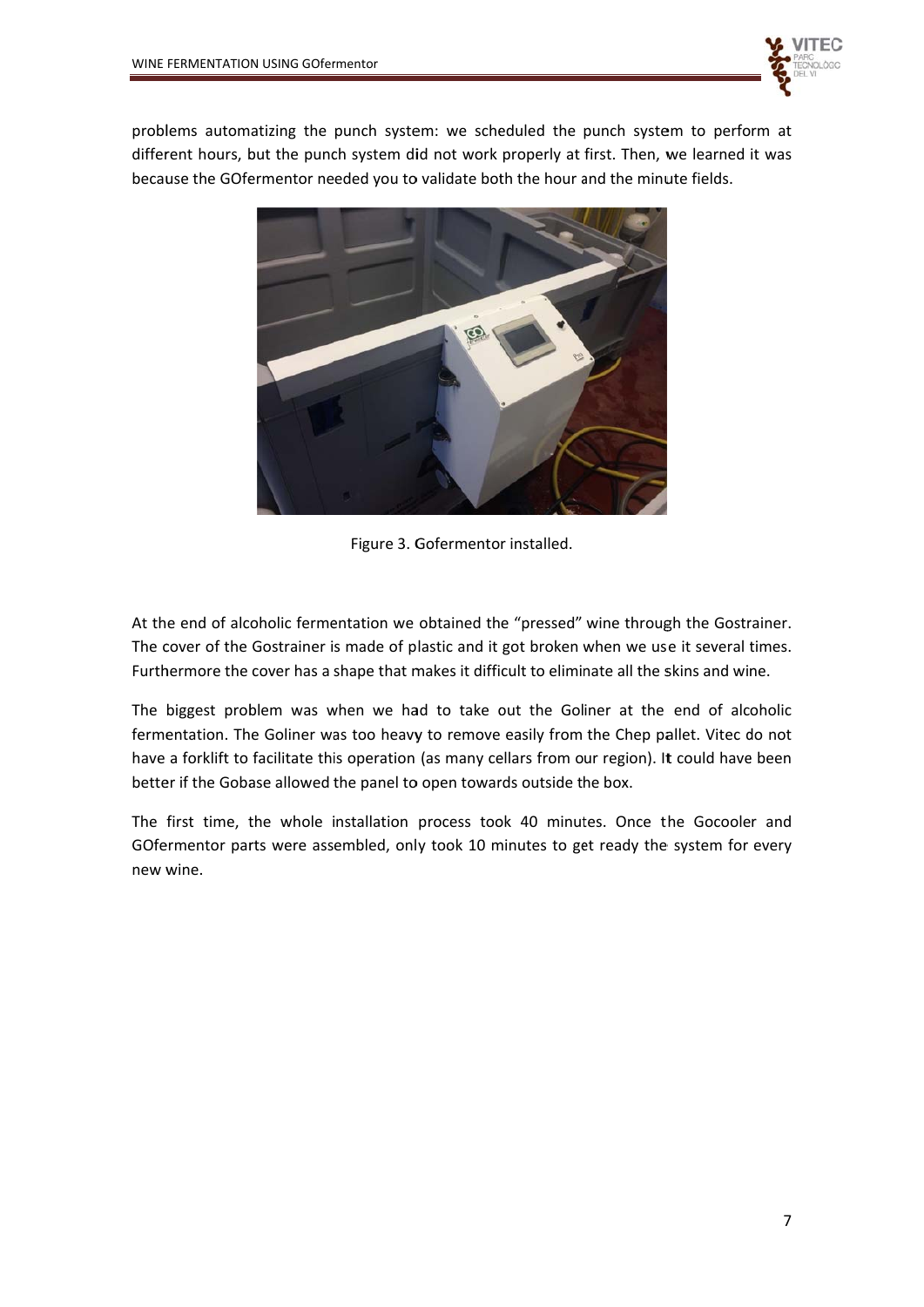

Process

#### Destemming and filling

There's no real difference between the GoFermentor and the traditional method regarding the destemming operation. Nevertheless, the portable design of the Gofermentor system offers more freedom of operation and might allow the process to be held in less space and using shorter hoses.

The Gofermentor filling does not require previous cleaning of the tank and the absence of air protects the musts of first stages oxidations.



Figure 3. Reception Tempranillo grapes.

#### Fermentation

This is the stage in which the GOfermentor stands beyond the traditional systems. All the operations needed for a proper fermentation are carried out by the equipment without human intervention, allowing saving personal costs.



Figure 4. Tempranillo alcoholic fermentation with Gofermentor system.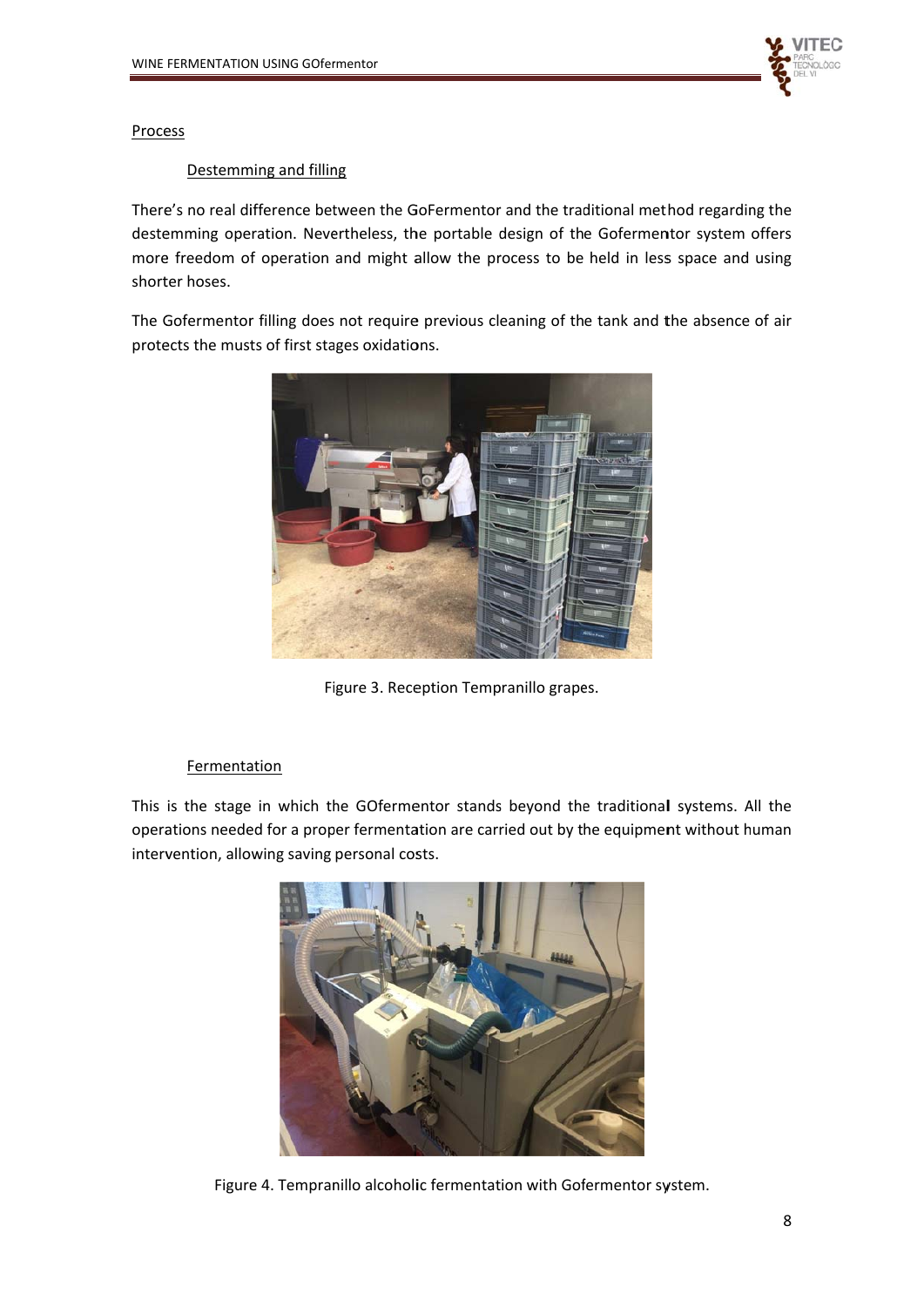

#### Pressing

There were obtained a yield around 65 % of wine for every must studied. To obtain this kind of yield without using a press is interesting in order to avoid cleaning the press system, which needs a lot of water.

#### Costs

While the experiment was going on we have already done a cost analysis linked to water and inert gas consumptions comparing GOfermentor technology with typical amounts of average wineries in Catalonia.

One 700 kg-grape charge of GOfermentor needs:

| Process stage                           | <b>Water consumption per GoF charge (liters)</b> | %    | Gas consumption per GoF Charge (liters) | %    |
|-----------------------------------------|--------------------------------------------------|------|-----------------------------------------|------|
| Assembly                                | 0,00                                             | 0%   | 0,00                                    | 0%   |
| tank adaptation                         | 90,00                                            | 14%  | 0,00                                    | 0%   |
| Fill in (destemming and crushing phase) | 300,00                                           | 48%  | 0,00                                    | 0%   |
| Alcoholic fermentation                  | 0,00                                             | 0%   | 0,00                                    | 0%   |
| maceration after fermentation           | 0,00                                             | 0%   | 0,49                                    | 20%  |
| Decanting                               | 90,00                                            | 14%  | 1,23                                    | 50%  |
| Pressing                                | 0,00                                             | 0%   | 0,00                                    | 0%   |
| Malo-lactic fermentation                | 0,00                                             | 0%   | 0,74                                    | 30%  |
| Disassemble                             | 150,00                                           | 24%  | 0,00                                    | 0%   |
| <b>Totals</b>                           | 630,00                                           | 100% | 2,46                                    | 100% |

Table 1. Water and inert gas consumptions for a GOfermentor 700 kg charge

#### Water analysis:

According to our experience, based in 35 water-consumption surveys and in 54 grape-volume surveys during 2007 and 2015, we can obtain that an average winery in Catalonia produces about 391.000 liters of wine and use 539  $m<sup>3</sup>$  of water for cleaning.

According to these data we can obtain that a GOfermentor charge uses only the 0,12% of water demand for a winery during one wine harvest.

Going deeply, we can split GOfermentor water consumes per process stage, obtaining the following information (based on a 700 kg charge with a yield of 70%, so 490 liters of wine produced per charge):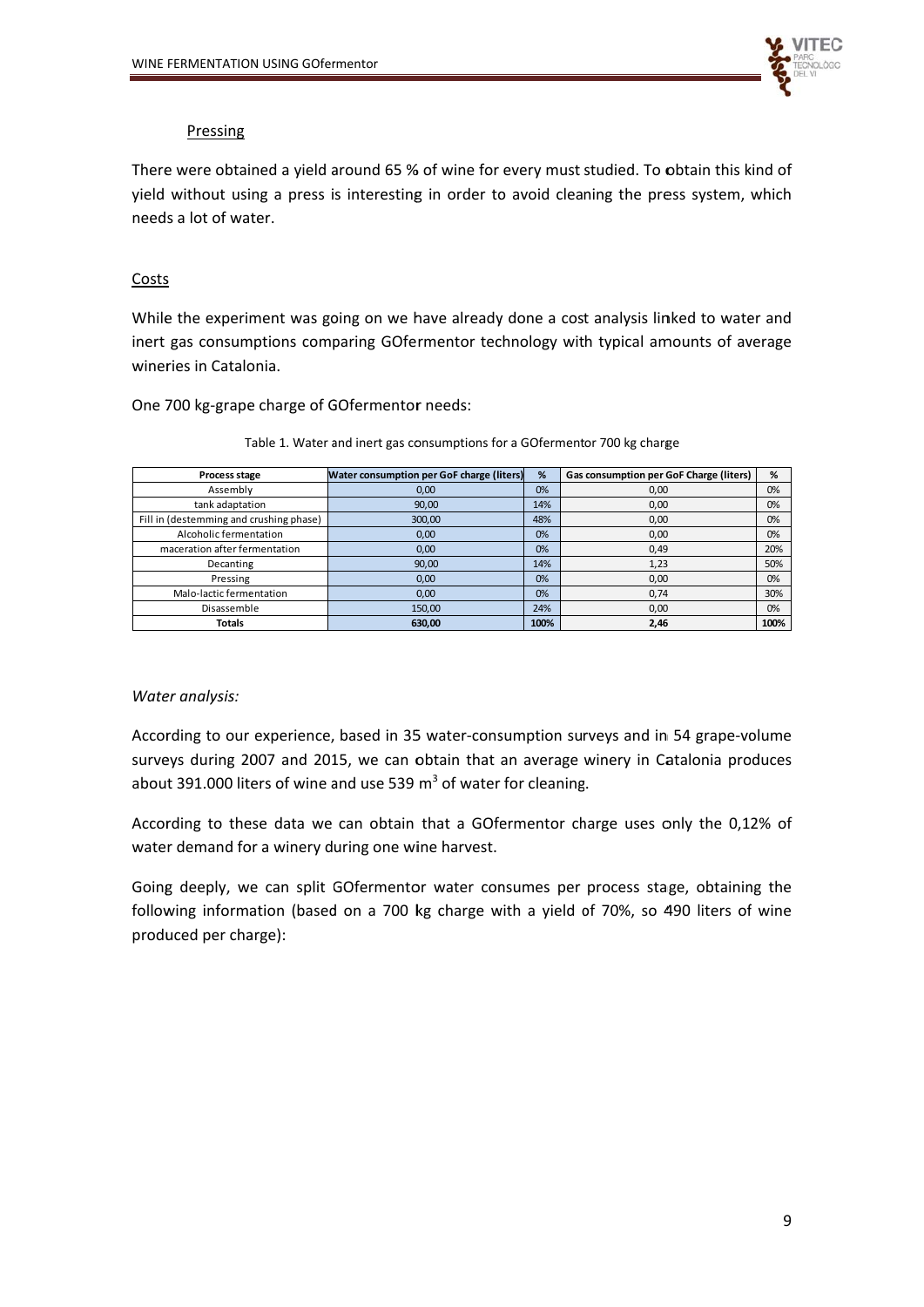

Table 2. Ratios of liters of water waste and economic costs for every liter of wine produced using the GOfermentor system

| Process stage                           | Water ratio (liter water/liter GoF wine) | %    | Water ratio (€ water GoF/liter GoF wine) | %    |
|-----------------------------------------|------------------------------------------|------|------------------------------------------|------|
| Assembly                                | 0,00                                     | 0%   | 0,00                                     | 0%   |
| tank adaptation                         | 0,18                                     | 14%  | 1,96E-04                                 | 14%  |
| Fill in (destemming and crushing phase) | 0,61                                     | 48%  | 6,53E-04                                 | 48%  |
| Alcoholic fermentation                  | 0,00                                     | 0%   | 0,00                                     | 0%   |
| maceration after fermentation           | 0,00                                     | 0%   | 0,00                                     | 0%   |
| Decanting                               | 0,18                                     | 14%  | 1.96E-04                                 | 14%  |
| Pressing                                | 0,00                                     | 0%   | 0,00                                     | 0%   |
| Malo-lactic fermentation                | 0,00                                     | 0%   | 0,00                                     | 0%   |
| Disassemble                             | 0,31                                     | 24%  | 3,27E-04                                 | 24%  |
| <b>Totals</b>                           | 1,29                                     | 100% | 1.37E-03                                 | 100% |

According to our experience linked to last audits done to wineries, the average ratio liters of water used per liters of wine produced this value is 3,48. So, GOfermentor procedure uses a 63,10% less of water than an average winery. On other words, to spend  $1 \epsilon$  of water, using GOfermentor, is necessary to produce 729 liters of wine or 952 units of 0.75 liters of wine hottled.

In terms of costs, in Catalonia each cubic meter of water costs 1,07€ so the ratio of cost of water (€) per liter of wine produced by GOfermentor technology is about 1 cent of Euro.

#### Inert gas analysis:

On the other hand, analyzing inert gas consumptions, as showed in Table 1, there is shown per process stage the total amount of inert gas needed for one 700 kg GOfermentor charge.

According to our experience and based on an average winery placed in Catalonia used around 39 bottles of inert gas per year, which means around 1.966 liters. Each bottle cost without taxes represent an average price of 50€ per each 50,4 liters of inert gas.

That means that one charge uses only the 4,89% of the gas of one bottle as well as the 0,13% of the total need of inert gas in a year for an average Catalan winery.

In the following table it is shown the ratio calculated using the same basis as for water:

Table 3. Ratios of liters of gas waste and economic costs for every liter of wine produced using the GOfermentor system

| Process stage                           | Gas Ratio (liter gas/liter GoF wine) | %    | Gas Ratio (€ Gas/liter GoF wine) | %    |
|-----------------------------------------|--------------------------------------|------|----------------------------------|------|
| Assembly                                | 0,00                                 | 0%   | 0,00                             | 0%   |
| tank adaptation                         | 0,00                                 | 0%   | 0,00                             | 0%   |
| Fill in (destemming and crushing phase) | 0,00                                 | 0%   | 0,00                             | 0%   |
| Alcoholic fermentation                  | 0.00                                 | 0%   | 0,00                             | 0%   |
| maceration after fermentation           | 1,00E-03                             | 20%  | 9,89E-04                         | 20%  |
| Decanting                               | 2,51E-03                             | 50%  | 2,47E-03                         | 50%  |
| Pressing                                | 0,00                                 | 0%   | 0,00                             | 0%   |
| Malo-lactic fermentation                | 1,51E-03                             | 30%  | 1,48E-03                         | 30%  |
| Disassemble                             | 0,00                                 | 0%   | 0,00                             | 0%   |
| <b>Totals</b>                           | 5.02E-03                             | 100% | 4.94E-03                         | 100% |

From this table we can deduce that to expense  $1 \epsilon$  of inert gas it is necessary to produce 202 liters of wine using GOfermentor technology, in other words, to bottle 149 wine 0,75 literbottles.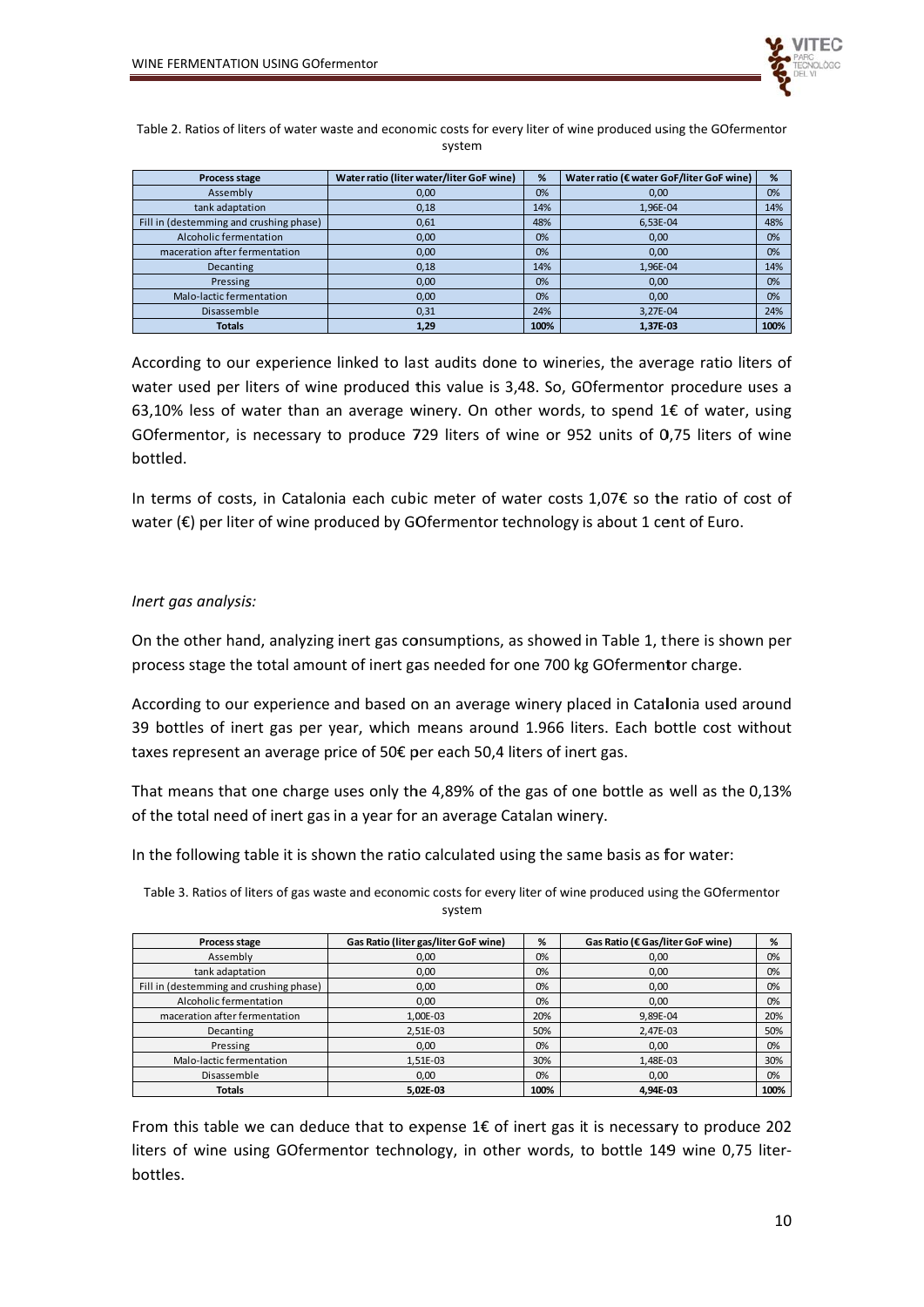

### **Analytical Results**

Analysis of musts

#### **Tempranillo**

| <b>Must Sample</b> | Total acidity (g/l<br>tartaric acid) | <b>Brix</b> | <b>TAP</b><br>(% vol) | pH  | Amonium<br>Sugar<br>(g/1)<br>$(mgNH4/\mathbb{L})$ |    | <b>PAN</b><br>(mgN/L) | <b>YAN</b><br>(mgN/L) |
|--------------------|--------------------------------------|-------------|-----------------------|-----|---------------------------------------------------|----|-----------------------|-----------------------|
| 15GOTE-TELL.1      | 3.6                                  | 22.9        | 13.5                  | 3.8 | 225.2                                             | 16 | 40.7                  | 53.18                 |
| 15GOTE-TELL.2      | 3.5                                  | 22.8        | 13.4                  | 3.7 | 224.1                                             | 23 | 34.8                  | 52.74                 |
| 15GOTE-GOTE        | 3.5                                  | 22.4        | 13.1                  | 3.7 | 219.5                                             | 25 | 35.9                  | 55.40                 |

Table 4. Analysis of Tempranillo musts.

The Tempranillo musts presented a total acidy around 3.5 g/l, pH of 3.7 and GAP around 13.5. The content of Nitrogen was adjusted to the minimum required by yeasts fermentation adding Enovit (ammonium phosphate, ammonium sulfate, thiamine and adjuvant), the amount of total nitrogen needed was 180 mg/l of Nitrogen.

#### **Grenache noir**

| Table 5. Analysis of Grenache noir musts. |  |
|-------------------------------------------|--|
|-------------------------------------------|--|

| <b>Must Sample</b> | Total acidity (g/l<br>tartaric acid) | <b>Brix</b> | TAP<br>(% vol) | pH  | Sugar<br>(g/1) | <b>Amonium</b><br>(mgNH4/L) | <b>PAN</b><br>(mgN/L) | <b>YAN</b><br>(mgN/L) |
|--------------------|--------------------------------------|-------------|----------------|-----|----------------|-----------------------------|-----------------------|-----------------------|
| 15GOGN-GNLL.1      | 4.1                                  | 25.5        | 15.5           | 3.7 | 261            | 60                          | 89.7                  | 136.5                 |
| 15GOGN-GNLL.2      | 4.1                                  | 25.6        | 15.7           | 3.6 | 265            | 55                          | 71.6                  | 114.5                 |
| 15GOGN-GOGN        | 3.9                                  | 25.5        | 15.5           | 3.6 | 263            | 46                          | 90.1                  | 125.98                |

The Grenache noir musts presented a total acidy around 4 g/l, pH of 3.7 and GAP around 15.5. The content of Nitrogen was adjusted to the minimum required by yeasts fermentation adding Enovit (ammonium phosphate, ammonium sulfate, thiamine and adjuvant), the amount of total nitrogen needed was 210 mg/l of Nitrogen.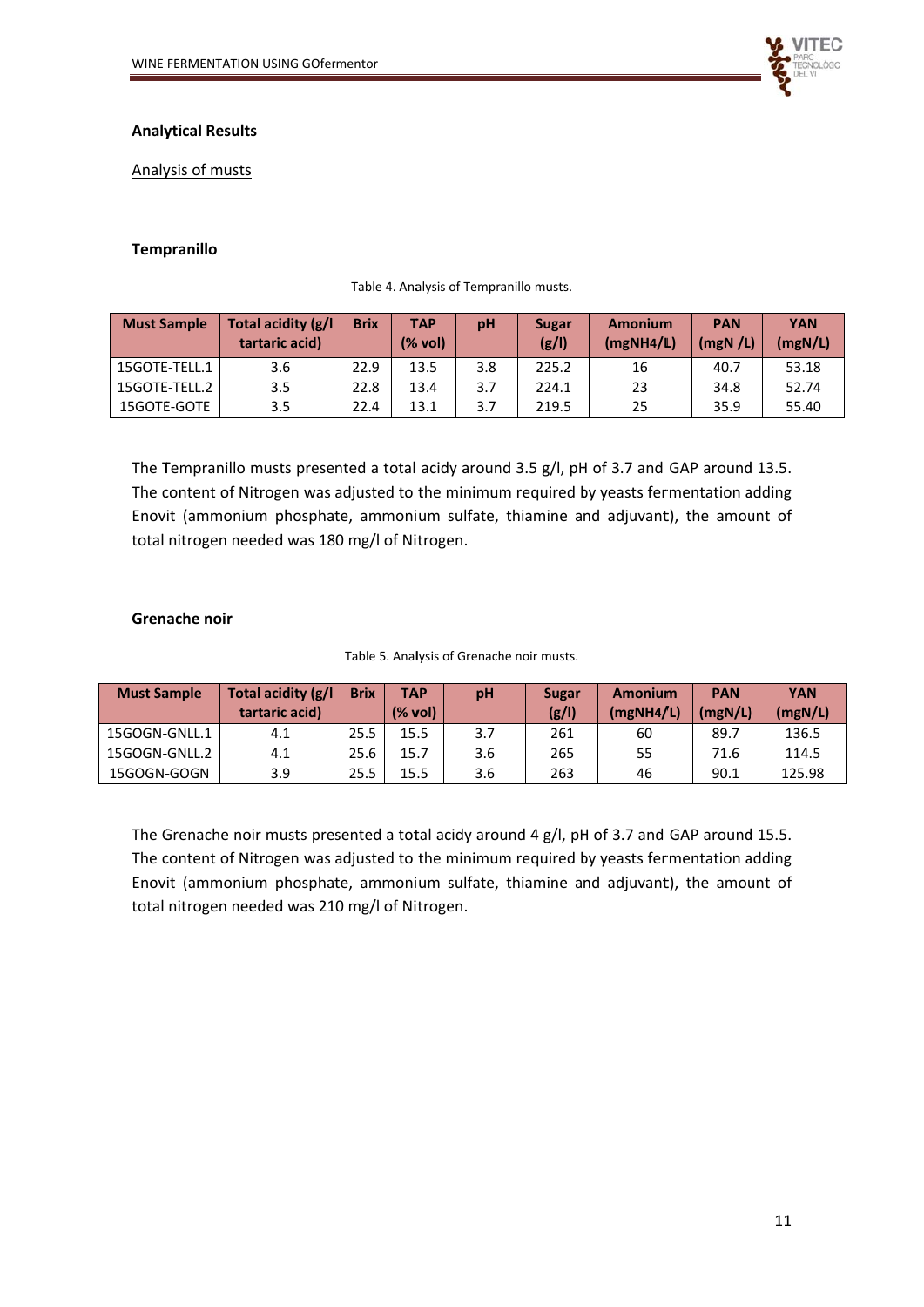

#### **Cabernet sauvignon**

| <b>Must Sample</b> | Total acidity (g/l<br>tartaric acid) | <b>Brix</b> | <b>TAP</b><br>pH<br>(% vol) |     | <b>Sugar</b><br>(g/1) | Amonium<br>(mgNH4/L) | <b>PAN</b><br>(mgN/L) | <b>YAN</b><br>(mgN/L) |
|--------------------|--------------------------------------|-------------|-----------------------------|-----|-----------------------|----------------------|-----------------------|-----------------------|
| 15GOCS-CSLL.1      | 4.1                                  | 25.6        | 14.7                        | 3.6 | 256.4                 | 82                   | 81.2                  | 145.16                |
| 15GOCS-CSLL.2      | 4.0                                  | 25.7        | 14.7                        | 3.6 | 257.8                 | 76                   | 78.3                  | 137.58                |
| 15GOCS-CSLL.3      | 4.7                                  | 26.2        | 15.1                        | 3.5 | 263.8                 | 89                   | 81.3                  | 150.72                |
| 15GOCS-CSLL.4      | 4.7                                  | 25.7        | 14.7                        | 3.5 | 257.8                 | 103                  | 87.0                  | 167.34                |
| 15GOCS-GOCS        | 4.0                                  | 25.7        | 14.7                        | 3.6 | 257.8                 | 83                   | 80.9                  | 145.64                |

Table 6. Analysis of Cabernet sauvignon musts.

The Cabernet sauvignon musts presented a total acidy around 4 g/l, pH of 3.5 and GAP around 14.7. The content of Nitrogen was adjusted to the minimum required by yeasts fermentation adding Enovit (ammonium phosphate, ammonium sulfate, thiamine and adjuvant), the amount of total nitrogen needed was 205 mg/l of Nitrogen.

## Evolution of alcoholic fermentation



Figure 5. Density vs. Fermentation time in Tempranillo alcoholic fermentation.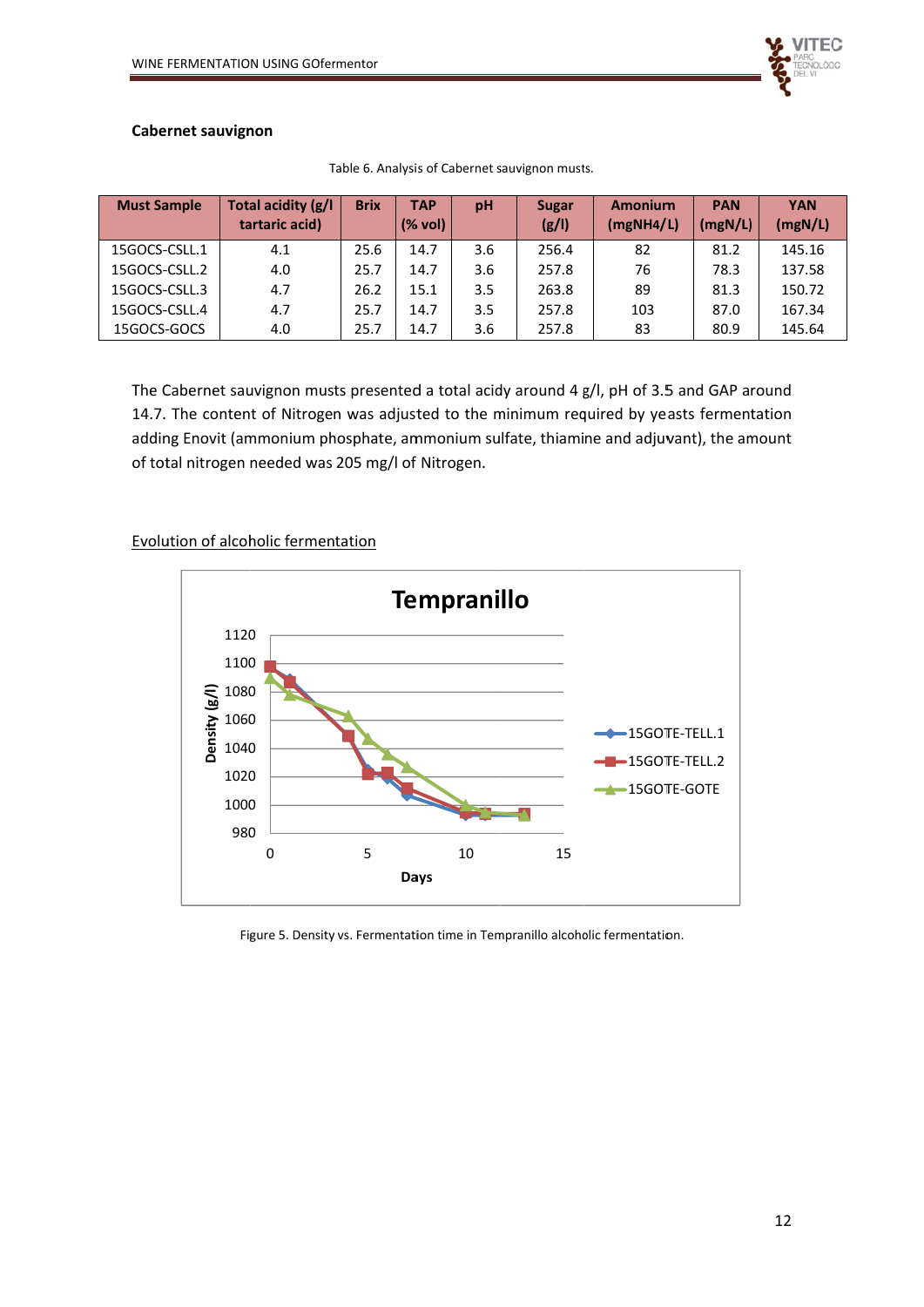



Figure 6. Density vs. Fermentation time in Grenache noir alcoholic fermentation.



Figure 7. Density vs. Fermentation time in Cabernet sauvignon alcoholic fermentation.

The three different fermentations were done properly and consume all the sugars in less than 15 days. For the Cabernet sauvignon fermentation the process needed between two and three days more than the other ones. There were not differences between the traditional and GOfermentor system in terms of alcoholic fermentation.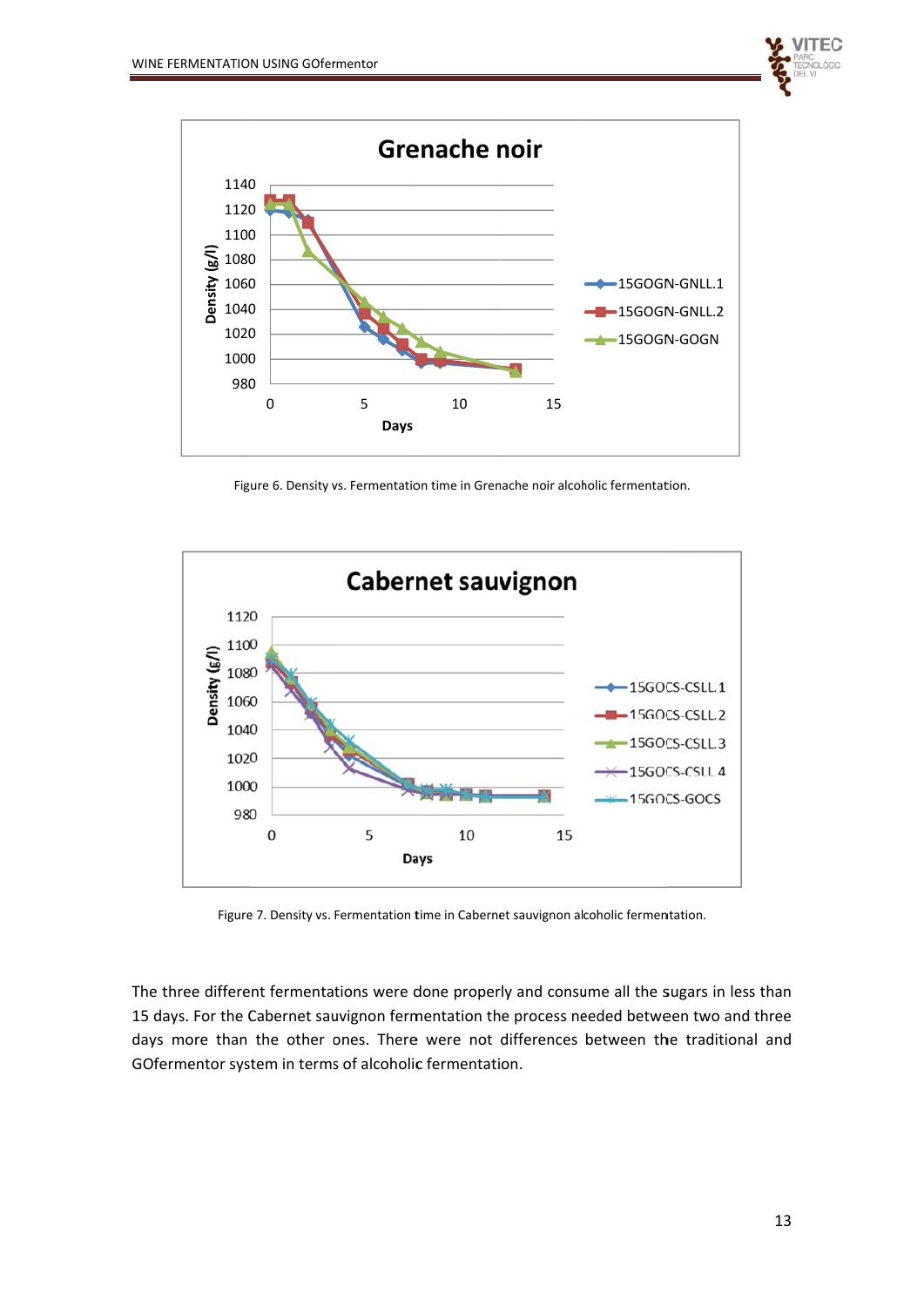

Evolution of malolactic fermentation



Figure 8. Malic acid vs. Fermentation time in Tempranillo malolactic fermentation.



Figure 9. Malic acid vs. Fermentation time in Cabernet sauvignon malolactic fermentation.

Tempranillo and Cabernet sauvignon musts had done the malolactic fermentation properly. Although the Grenache noir must did not have sufficient amount of malic acid to conduct the malolactic fermentation. There were not differences between the traditional and GOfermentor system in terms of malolactic fermentation.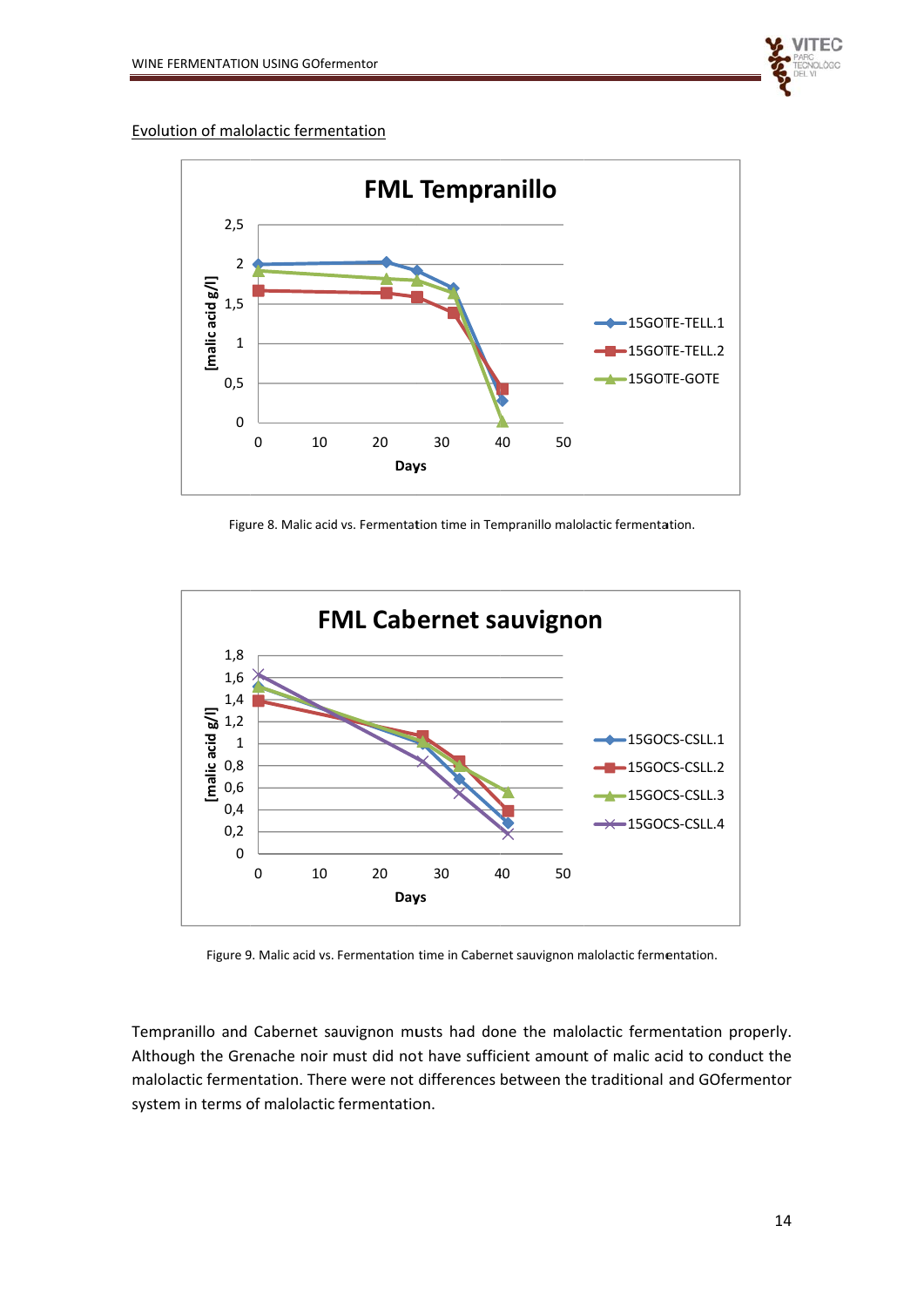

#### Analysis of wines

#### Tempranillo

#### Table 7. Analysis of Tempranillo wines

| <b>Wine Sample</b> | Free SO <sub>2</sub><br>(mg/l) | Total SO <sub>2</sub> $\vert$<br>(mg/l) | <b>Acetic acid</b><br>(g/1) | <b>Malic</b><br>acid $(g/l)$ | Lactic<br>acid $(g/l)$ | Glucose + $\vert$<br><b>Fructose</b><br>(g/l) | Alcohollic  <br>degree<br>$(\%$ vol.) | Total acidity<br>(g/l Tartaric<br>acid) | pH  | <b>NTU</b> |
|--------------------|--------------------------------|-----------------------------------------|-----------------------------|------------------------------|------------------------|-----------------------------------------------|---------------------------------------|-----------------------------------------|-----|------------|
| 15GOTE-TELL.1      | 20                             | 48                                      | 0.08                        | 0.10                         | 2.00                   | 0.11                                          | 14.0                                  | 4.9                                     | 4.1 | 0.3        |
| 15GOTE-TELL.2      | 18                             | 46                                      | 0.11                        | 0.10                         | 1.67                   | 0.12                                          | 14.2                                  | 4.7                                     | 3.9 | 0.2        |
| 15GOTE-GOTE        | 14                             | 109                                     | 0.09                        | 0.17                         | 1.79                   | 0.08                                          | 13.7                                  | 4.7                                     | 3.9 | 9.2        |

| <b>Wine Sample</b>              | <b>Absorbance</b> |                   |           |     |  |  |                                         |       |                   |    | Cie-Lab coordenade                                                        |    |      |      |
|---------------------------------|-------------------|-------------------|-----------|-----|--|--|-----------------------------------------|-------|-------------------|----|---------------------------------------------------------------------------|----|------|------|
|                                 |                   |                   |           |     |  |  | 420   450   520   570   620   630   280 | $L^*$ | $\mathsf{C}^\ast$ | h* | $a^*$                                                                     | h* | Int. | Ton. |
| $15$ GOTE-TELL. $1$ $\parallel$ |                   | $2.6$   2.7   3.8 |           | 2.8 |  |  |                                         |       |                   |    | $0.8$   0.6   62.4   21.1   63.55   31.82   54.00   33.51   7.147   0.680 |    |      |      |
| $15$ GOTE-TELL.2 $\parallel$    |                   | $2.8$ 3.0         | 4.3       | 3.1 |  |  |                                         |       |                   |    | $0.9$   0.6   64.5   20.1   62.83   31.81   53.40   33.12   7.949   0.649 |    |      |      |
| 15 GOTE-GOTE                    | 3.6 <sub>1</sub>  |                   | $4.2$ 5.9 | 4.7 |  |  |                                         |       |                   |    | 1.6   1.1   61.4   10.4   45.22   23.28   41.54   17.87   11.06   0.710   |    |      |      |

The Tempranillo wines presented a standard alcoholic degree around 14 % vol. in terms of the wines produced in DOQ Priorat. However, the pH values were a little bit high. In general, there were not differences between the traditional and GOfermentor system. However, in terms of color the color profile of Gofermentor system obtained better profile and intensity.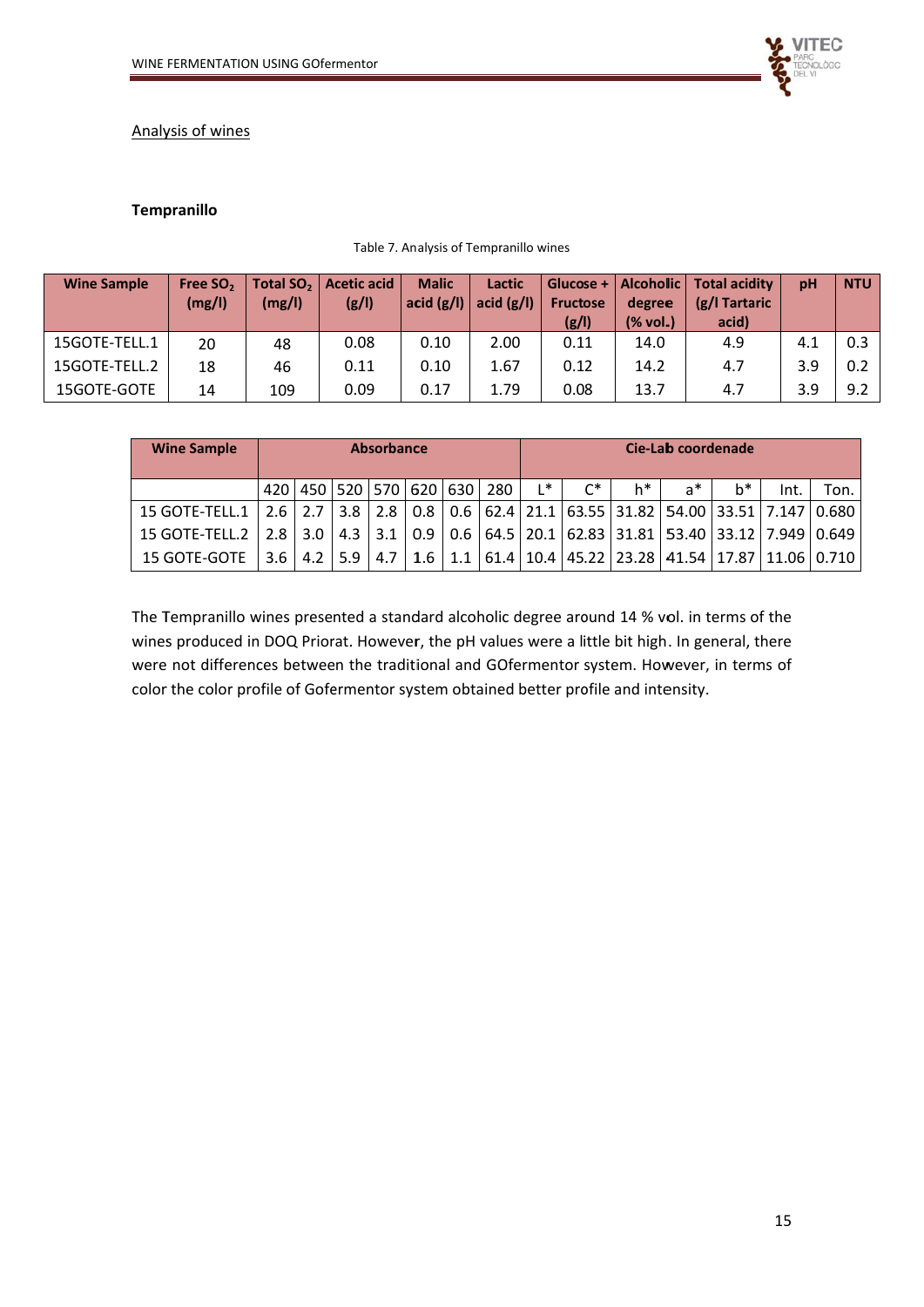#### Grenache noir

| <b>Wine Sample</b> | Free SO <sub>2</sub><br>(mg/l) | (mg/l) | Total SO2   Acetic acid<br>(g/1) | <b>Malic</b><br>acid $(g/l)$ | Lactic<br>acid $(g/I)$ | Glucose +<br><b>Fructose</b><br>(g/1) | <b>Alcoholic</b><br>degree<br>(% vol.) | <b>Total acidity</b><br>(g/l Tartaric<br>acid) | pH  | <b>NTU</b> |
|--------------------|--------------------------------|--------|----------------------------------|------------------------------|------------------------|---------------------------------------|----------------------------------------|------------------------------------------------|-----|------------|
| 15GOGN-GNLL.1      | 11                             | 29     | 0.14                             | 0.12                         | 0.46                   | 0.10                                  | 16.5                                   | 5.0                                            | 3.5 | 1.1        |
| 15GOGN-GNLL.2      | 10                             | 29     | 0.15                             | 0.12                         | 0.49                   | 0.11                                  | 16.7                                   | 6.0                                            | 3.3 | 0.9        |
| 15GOGN-GOGN        | 24                             | 59     | 0.33                             | 0.12                         | 0.52                   | 0.51                                  | 16.7                                   | 6.0                                            | 3.4 | 0.8        |

Table 8. Analysis of Grenache noir wines

| <b>Wine Sample</b> | <b>Absorbance</b> |           |  |                         |  |                         |     |       |       |    | Cie-Lab coordenade                                                                    |       |      |      |
|--------------------|-------------------|-----------|--|-------------------------|--|-------------------------|-----|-------|-------|----|---------------------------------------------------------------------------------------|-------|------|------|
|                    |                   |           |  |                         |  | 420 450 520 570 620 630 | 280 | $L^*$ | $C^*$ | h* | $a^*$                                                                                 | $h^*$ | Int. | Ton. |
| 15 GOGN-GNLL.1     |                   |           |  | $1.7$   1.9   3.5   2.0 |  |                         |     |       |       |    | 0.4   0.2  52.0   33.0   76.82   31.01   65.84   39.58   5.518   0.483                |       |      |      |
| 15 GOGN-GNLL.2     |                   | $1.9$ 2.2 |  |                         |  |                         |     |       |       |    | $4.2$   2.4   0.4   0.3   55.8   30.6   78.27   33.99   64.90   43.75   6.538   0.466 |       |      |      |
| 15 GOGN-GOGN       |                   |           |  | $2.3$   2.6   4.1   2.5 |  |                         |     |       |       |    | $0.6$   0.4   58.3   26.6   73.07   35.19   59.72   42.11   7.041   0.586             |       |      |      |

The Grenache noir wines presented a high alcoholic degree, superior than 16 % vol., this values did not represented a problem during the alcoholic fermentation and all of them finished properly the fermentation. In this case, the pH values were the expected to carry out these alcoholic fermentations. In general, there were not differences between the traditional and GOfermentor system. However, in terms of color the color profile of Gofermentor system obtained better profile and intensity as in Tempranillo wines.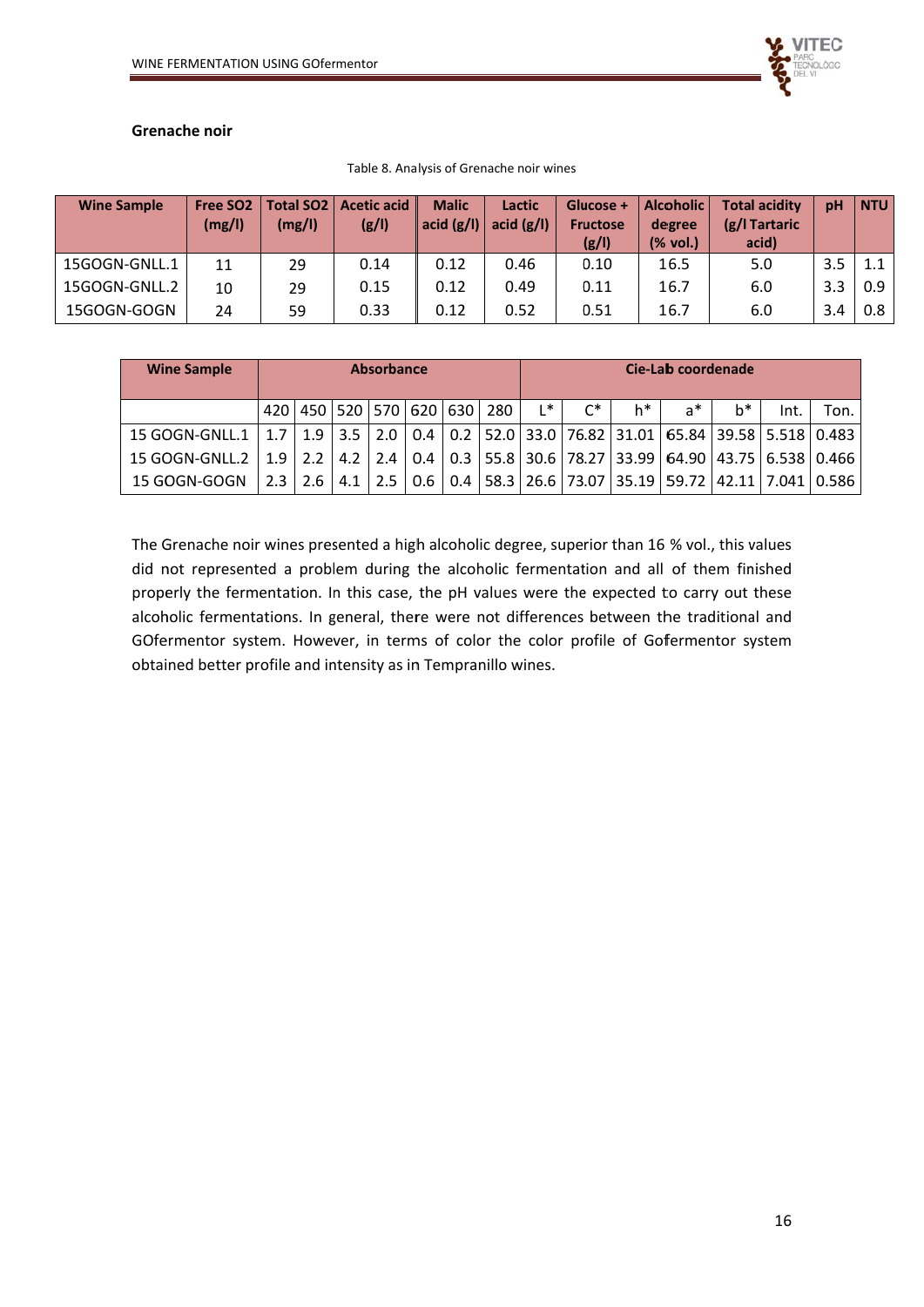## **Cabernet sauvignon**

| <b>Wine Sample</b> | Free SO <sub>2</sub><br>(mg/l) | Total SO <sub>2</sub><br>(mg/l) | <b>Acetic</b><br>acid $(g/l)$ | <b>Malic acid</b><br>(g/1) | Lactic<br>acid $(g/I)$ | Glucose +<br><b>Fructose</b><br>(g/1) | Alcoholic  <br>degree<br>$(% \mathcal{L}_{0})$ (% vol.) | <b>Total acidity</b><br>(g/l Tartaric<br>acid) | pH  | <b>NTU</b>   |
|--------------------|--------------------------------|---------------------------------|-------------------------------|----------------------------|------------------------|---------------------------------------|---------------------------------------------------------|------------------------------------------------|-----|--------------|
| 15GOCS-CSLL.1      | 0                              |                                 | 0.11                          | 0.07                       | 1.52                   | 0.14                                  | 15.6                                                    | 5.4                                            |     | $3.6$ 27.0   |
| 15GOCS-CSLL.2      | 0                              |                                 | 0.15                          | 0.07                       | 1.39                   | 0.13                                  | 16.5                                                    | 6.1                                            |     | $3.6$   15.4 |
| 15GOCS-CSLL.3      | 0                              |                                 | 0.14                          | 0.08                       | 1.52                   | 0.13                                  | 15.6                                                    | 6.2                                            | 3.5 | 36.4         |
| 15GOCS-GOCS        | 0                              |                                 | 0.18                          | 0.06                       | 1.22                   | 0.24                                  | 16.0                                                    | 6.3                                            | 3.6 | 20.5         |

Table 9. Analysis of Cabernet sauvignon wines

| <b>Wine Sample</b> | <b>Absorbance</b> |     |        |                  |     | Cie-Lab coordenade |                |             |       |    |                                                                   |       |      |                                               |
|--------------------|-------------------|-----|--------|------------------|-----|--------------------|----------------|-------------|-------|----|-------------------------------------------------------------------|-------|------|-----------------------------------------------|
|                    | 420               | 450 |        |                  |     | 520 570 620 630    | 280            | L*          | $C^*$ | h* | a*                                                                | $b^*$ | Int. | Ton.                                          |
| 15 GOCS-CSLL.1     | 3.52              | 3.9 | $5.9+$ | 3.8              | 1.0 |                    |                |             |       |    | 0.7   52.4   17.3   58.42   30.50   50.34   29.65   10.70   0.629 |       |      |                                               |
| 15 GOCS-CSLL.2     | 3.54              | 3.9 | 6.1    | 3.8              | 1.0 | 0.7 <sub>l</sub>   |                | $54.0$ 18.7 |       |    | 61.48   31.45   52.44   32.08   10.86   0.618                     |       |      |                                               |
| 15 GOCS-CSLL.3     | 3.58              | 4.0 |        | $6.3$   3.9      | 1.0 | 0.7                | 52.4           | 18.7        |       |    |                                                                   |       |      | 61.59   31.43   52.55   32.12   11.19   0.613 |
| 15 GOCS-GOCS       | 4.10              | 4.6 | 6.5    | 4.0 <sub>1</sub> | 1.1 | 0.8                | $54.3 \square$ | 16.2        |       |    | 56.38   29.64   49.00   27.88   12.20   0.707                     |       |      |                                               |

The Cabernet sauvignon fermentations were conducted without adding sulfur dioxide. This fact did not influence in the sanity of the wines, getting wines with less than 0.2 g/l of acetic acid. As the Grenache noir wines, high alcoholic degree were obtained, superior than 15.5 % vol. These values did not represent a problem during the alcoholic fermentation and all of them finished properly the fermentation. The pH values were the expected to carry out these alcoholic fermentations. In general, there were not differences between the traditional and GOfermentor system. However, in terms of color the color profile of Gofermentor system obtained better profile and intensity as in Tempranillo and Grenache noir wines.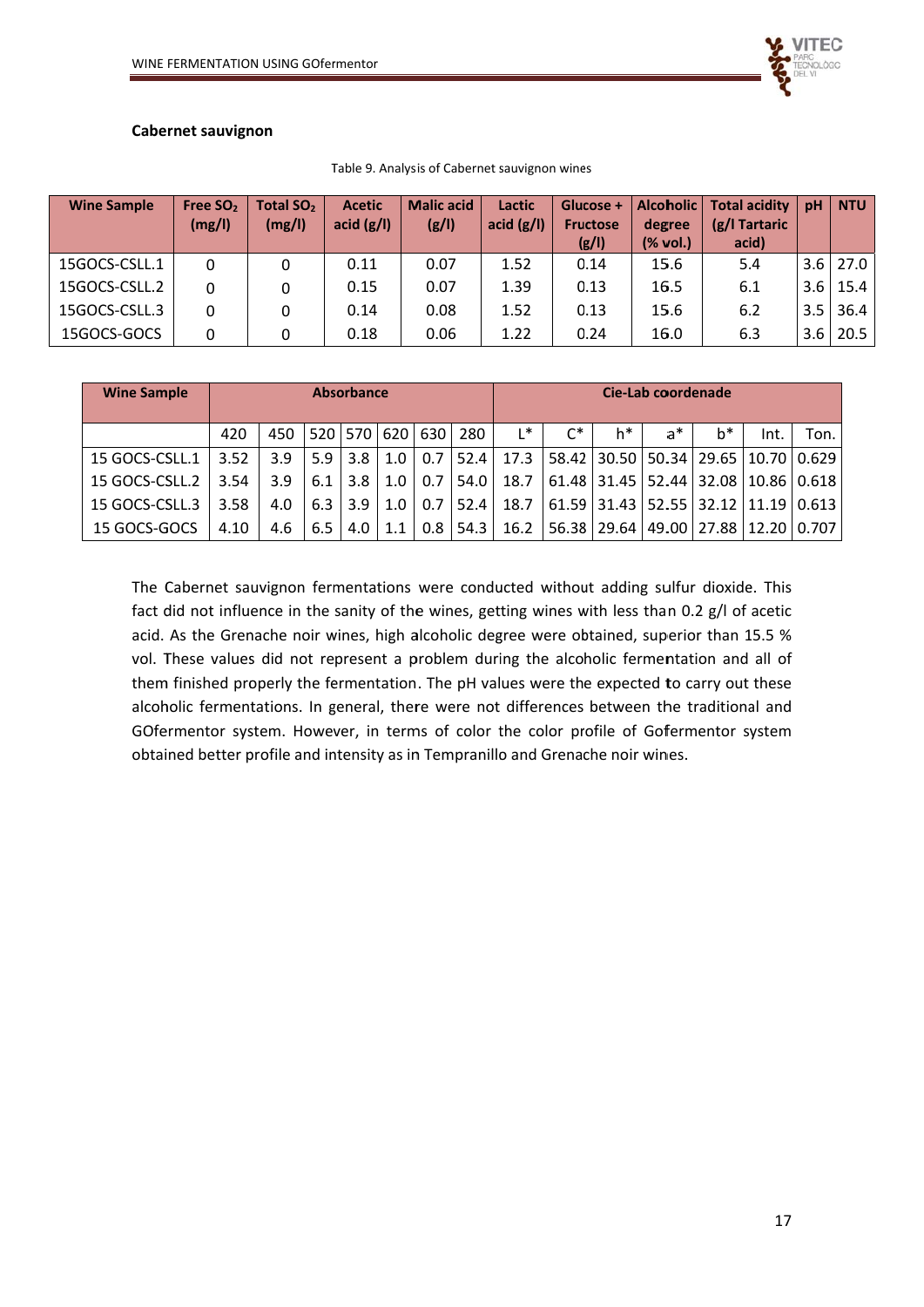



## · Comparison between GOfermentor and traditional system:

| Table 10. Color evolution and intensity of the Tempranillo wines. |         |                    |  |  |  |  |  |
|-------------------------------------------------------------------|---------|--------------------|--|--|--|--|--|
| <b>Color Evolution</b><br>Color Intensity                         |         |                    |  |  |  |  |  |
| 15GOTE-GOTE<br>4.312a<br>3.672a                                   |         |                    |  |  |  |  |  |
| 15GOTE-TELL                                                       | 3.733 b | 2.850 <sub>b</sub> |  |  |  |  |  |
| 0.015<br>0.001<br>$Pr$ > F                                        |         |                    |  |  |  |  |  |
| Significative<br>Yes<br>Yes                                       |         |                    |  |  |  |  |  |
| Each value is between $\Omega$ minimum and $E$ maximum            |         |                    |  |  |  |  |  |

Each value is between 0 minimum and 5 maximum.

| Table 11. Color evolution and intensity of the Grenache noir wines. |        |        |  |  |  |  |
|---------------------------------------------------------------------|--------|--------|--|--|--|--|
| <b>Color Evolution</b><br>Color Intensity                           |        |        |  |  |  |  |
| 15GOGN-GOGN                                                         | 3.670a | 2.403a |  |  |  |  |
| 15GOGN-GNLL                                                         | 3.795a | 2.235a |  |  |  |  |
| $Pr$ > F                                                            | 0.396  | 0.418  |  |  |  |  |
| Significative                                                       | No     |        |  |  |  |  |
|                                                                     |        |        |  |  |  |  |

Each value is between 0 minimum and 5 maximum.

|               | <b>Color Evolution</b> | Color Intensity |
|---------------|------------------------|-----------------|
| 15GOCS-GOCS   | 3.305a                 | 4.020 a         |
| 15GOCS-CSLL   | 3.533a                 | 3.733a          |
| $Pr$ > F      | 0.152                  | 0.314           |
| Significative | No                     | No              |
|               |                        |                 |

Table 12. Color evolution and intensity of the Cabernet sauvignon wines.

Each value is between 0 minimum and 5 maximum.

In terms of color, significative differences were only observed between the Tempranillo wines (GOfermentor vs Microvinification) through the sensorial tasting conducted by the trained panel of Vitec. The wine obtained from GOfermentor vinification was more intense and less oxidized than the one made with Vitec's traditional microvinification system.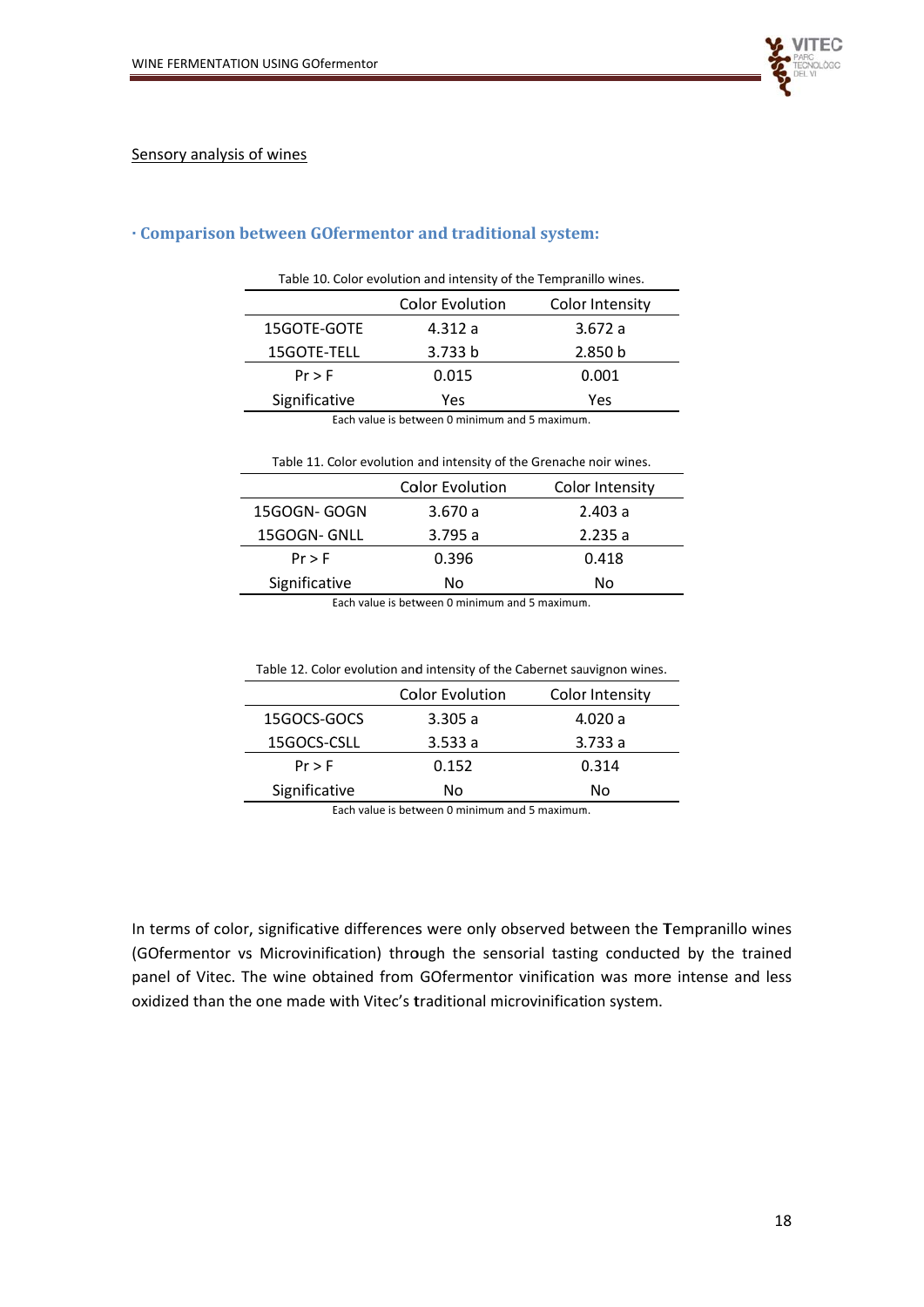

# **Tempranillo**



Figure 10.- Tempranillo: Comparison of aroma profile and mouthfeel between GOfermentor and microvinification sytem.

The GOfermentor wine showed a more typical Tempranillo profile, with higher rates in red fruits and lactic aroma, while the microvinificated wine was spicier and present a little bit reduction. In this case, there was no difference between the overall ratings obtained by the two wines.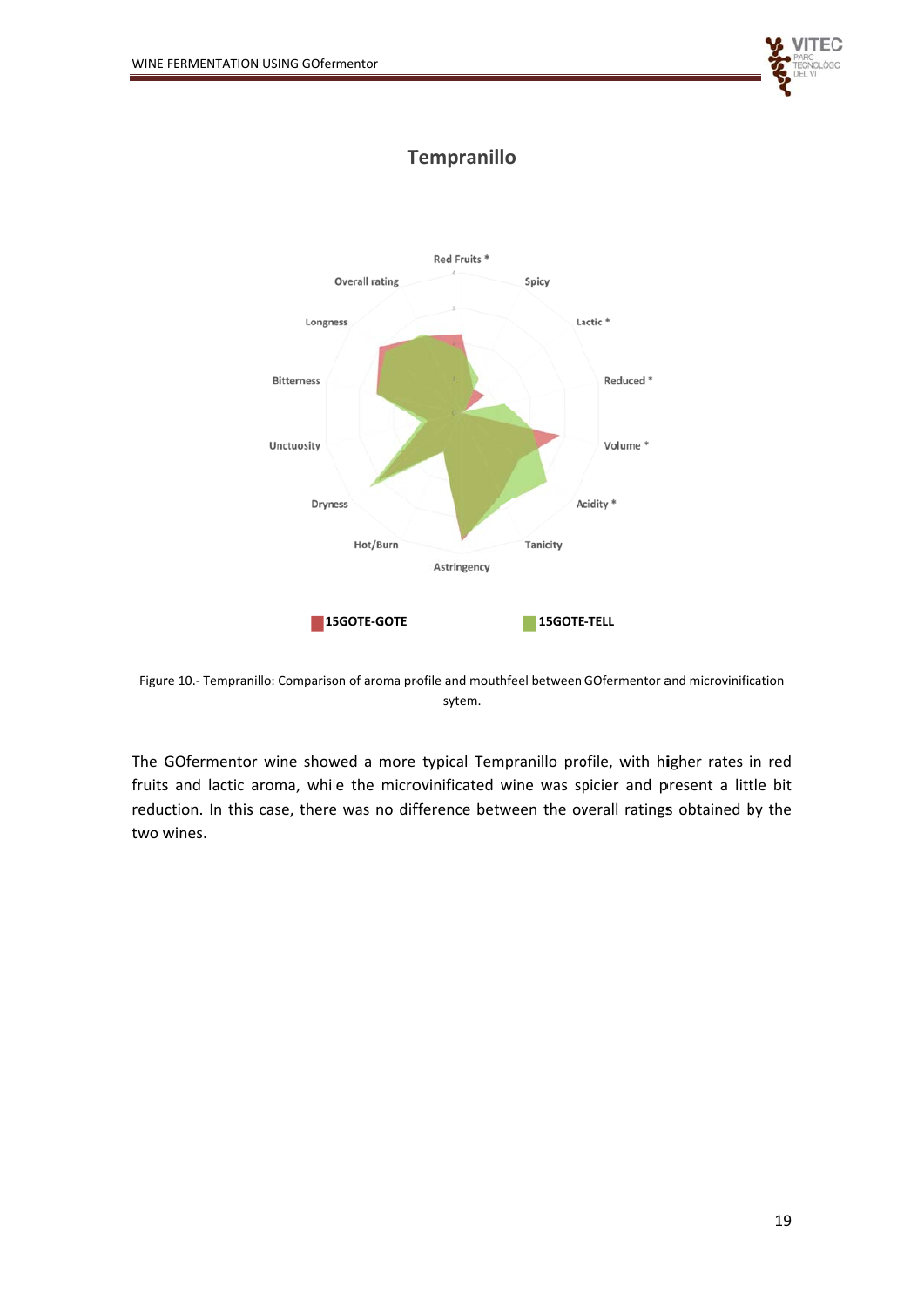



## **Grenache noir**

In terms of aroma profile, GOfermentor wine showed a freshly profile, with more red and citric fruits, balsamic and floral aroma. The microvinificated wine had a heavier profile with candied fruits, greeny aroma and spicy. In terms of mouthfeel, GOfermentor wine was less bitter and unctuous, but it burned the mouth more than the microvinificated wine. GOfermentor wine obtained a better overall rating.

Figure 11. Grenache noir: Comparison of aroma profile and mouthfeel between GOfermentor and microvinification sytem.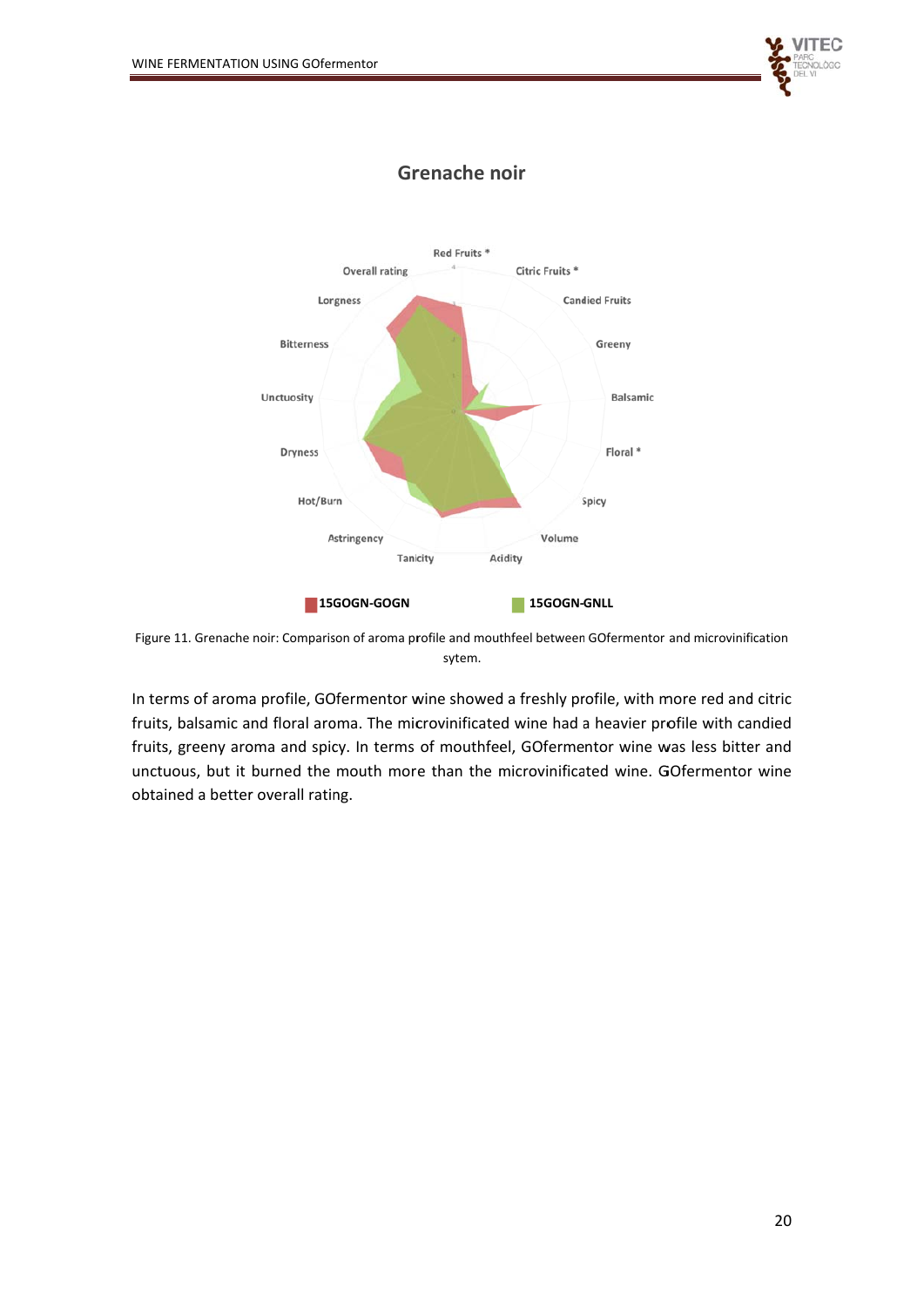



# **Cabernet Sauvignon**

Figure 12. Cabernet sauvignon: Comparison of aroma profile and mouthfeel between GOfermentor and microvinification sytem.

GOfermentor wine obtained higher ratings for almost every attribute evaluated, except for both petroleum and vegetative descriptors. GOfermentor wine obtained a better overall rating.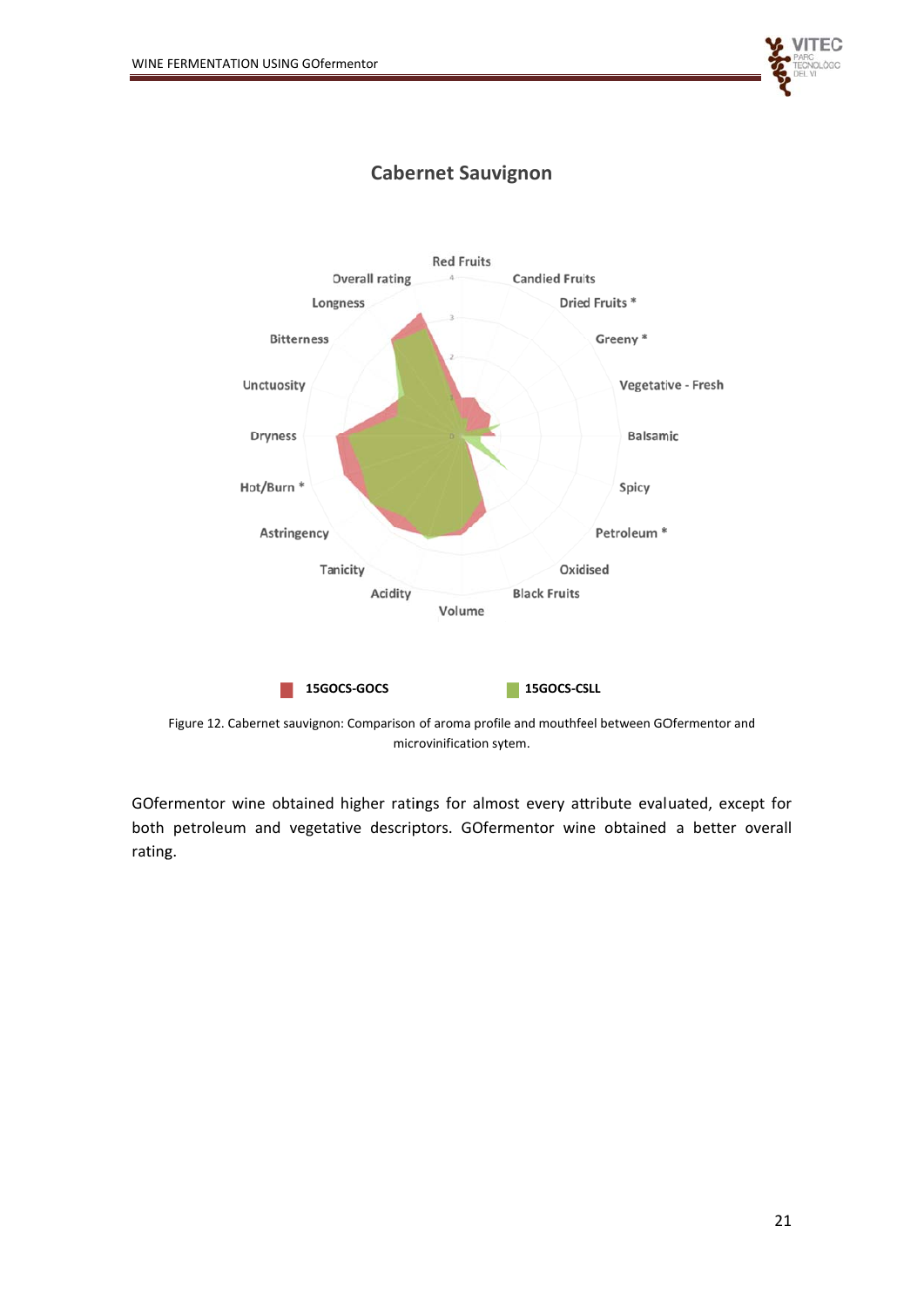

|               | <b>Color Evolution</b> | Color Intensity |
|---------------|------------------------|-----------------|
| 15GOTE-GOTE   | 4,312 a                | 3,672a          |
| 15GOGN-GOGN   | 3,670 b                | 2,403 b         |
| 15GOCS-GOCS   | 3,305 b                | 4,020 a         |
| $Pr$ > F      | 0,000                  | 0,000           |
| Significative | Yes                    | Yes             |

Table 13. Color evolution and intensity of the wines made with GOfermentor system.

· General profile of the three grapes varieties:

Each value is between 0 minimum and 5 maximum.

In terms of color intensity and evolution the three wines are quite representative of what could be expected from each grape variety: very intense Cabernet sauvignon and Tempranillo, in contrast with less colored Grenache noir. All three wines present a normal color evolution regarding their vintage.



## All GOfermentor wines - Aroma profile

Figure 13.- Aroma profile of the wines made with GOfermentor sytem. The significative attributes are marked.

Grenache noir is especially intense in red fruits, flora and balsamic aroma. Cabernet sauvignon is characterized by having aroma of black fruits and both greeny and vegetative aromas.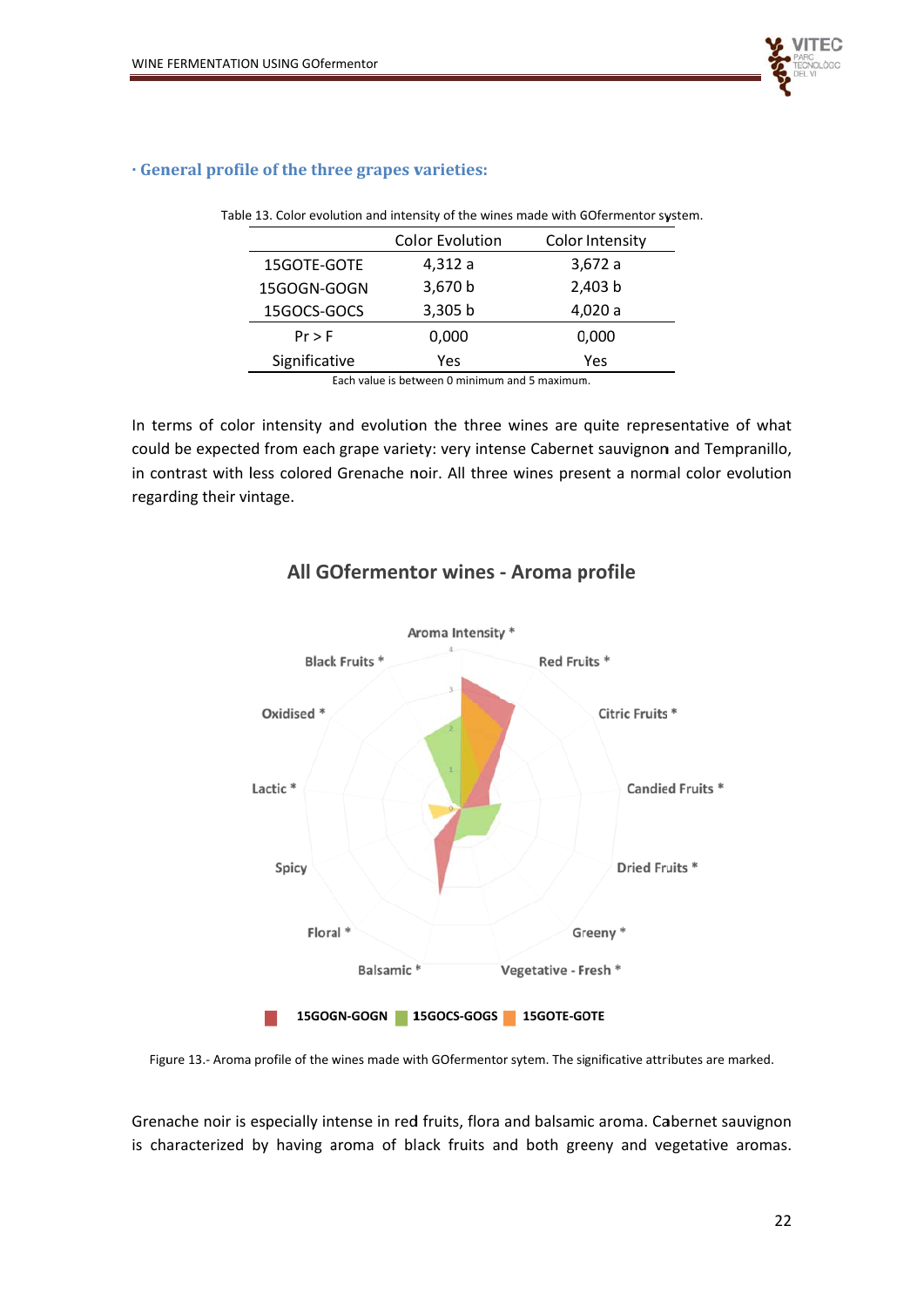

Tempranillo stands out for lactic and spicy aromas, as well as some red fruits. All three wines show the typical profile of their grape varieties.



# All GOfermentor wines - Mouthfeel profile

Figure 14.- Mouthfeel profile and overall rating of the wines made with GOfermentor sytem. The significative attributes are marked.

None of the wines presented any deviation in terms of mouthfeel. All of them are intense and with hard mouth, as expected in non-finished wines.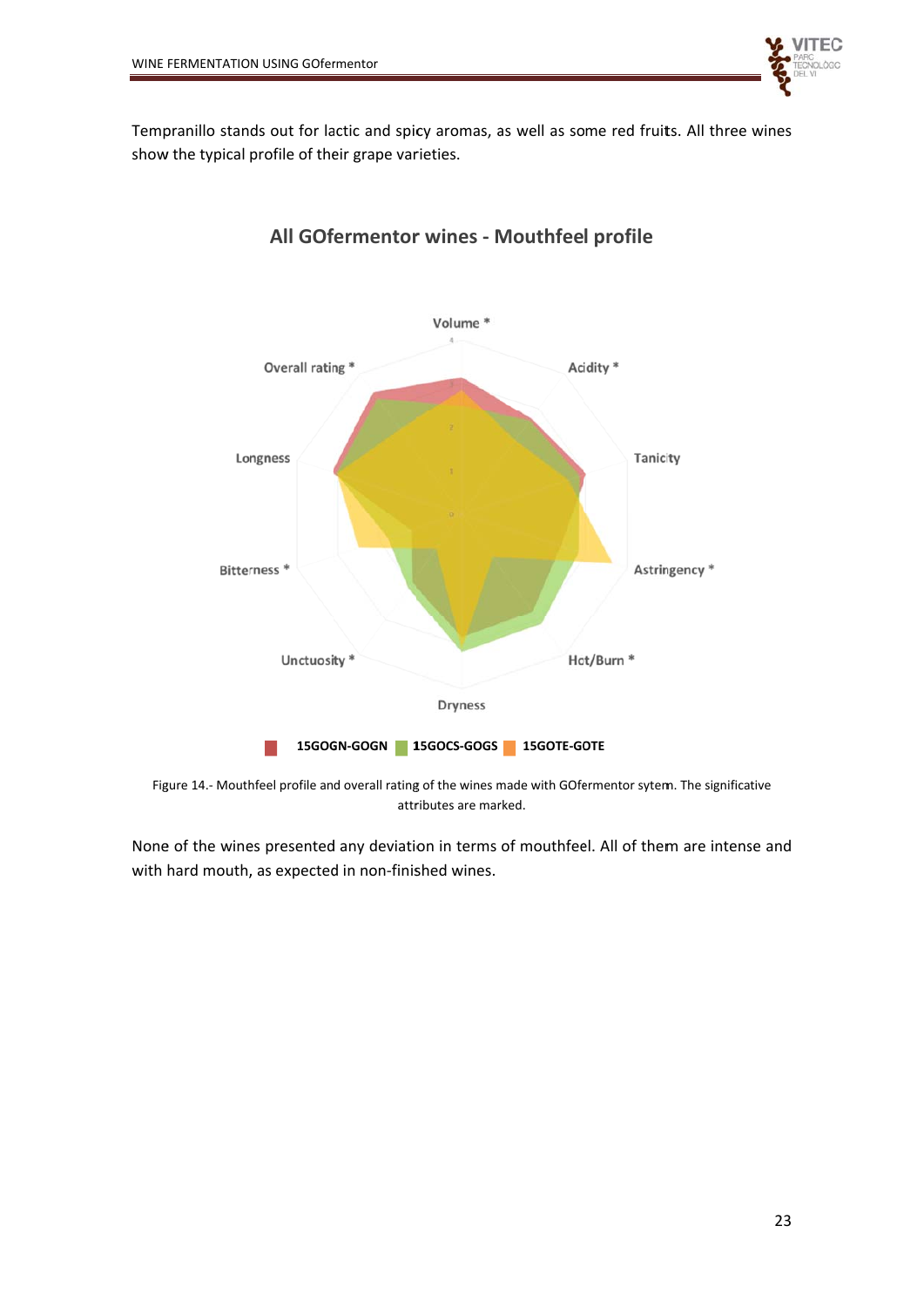

#### **Final Conclusions**

As for the installation and the process, the installation of GOfermentor was easy by following the instructions supplied. In general, the alcoholic fermentation carried out by GOfermentor system did not presented any kind of problem. This system avoid the presence of oxygen in contact with wine and this allow to prevent any kind of oxidations, however this may present problems of reduced environment and their associated components. Additionally, the GOfermentor can be used to press the wine once alcoholic fermentation has finished. The probes carried out showed efficiencies values around 65%. The results obtained show less efficiency than those obtained from standard pressing systems (hydraulic or pneumatic press), but they are in a good range in terms of the wines made in the region of Priorat.

Concerning the waste and costs associated conducting the fermentation with GOfermentor, this procedure allows avoiding to clean and to inertize the tank. Furthermore, it reduces considerably the personal tasks during alcoholic fermentation, avoiding conducting the pigeages needed per day. The GOfermentor procedure used 63% less of water than an average winery, and no inert gas was used during the stages that took place into the GOfermentor system. 729 liters of wine produced with GOfermentor system have an associated cost of 1 Euro of water waste, compared with 2.7 euros spent with the traditional system.

With reference to the evaluation of the wines through the trained tasted panel, the Cabernet sauvignon and Grenache noir wines obtained by GOfermentor procedure presented a better overall rating. The Tempranillo wines obtained by GOfermentor and traditional procedure did not present differences in the overall rating. In general, all the wines produced with GOfermentor present more red fruits than the ones produced with our microvinification process. The color extraction with GOfermentor system was appropriate, obtaining wines with a good color. Furthermore, the sensory analysis of Tempranillo wines showed significant differences in terms of color evolution and color intensity, indicating that the one produced with GOfermentor procedure obtained better scores on both attributes. Even so, microvinification and GOfermentor systems have a different profile in terms of passive oxygen supply, so this color results could change in the future due to stability issues.

Regarding the Cabernet sauvignon wines produced in GOfermentor without adding sulfur dioxide: all of them get a good sanity without any microbiological problem and no oxidation has been noticed until now, almost two month after finishing the fermentation. The sensory panel considered them as high quality wines and much better than the microvinificated ones.